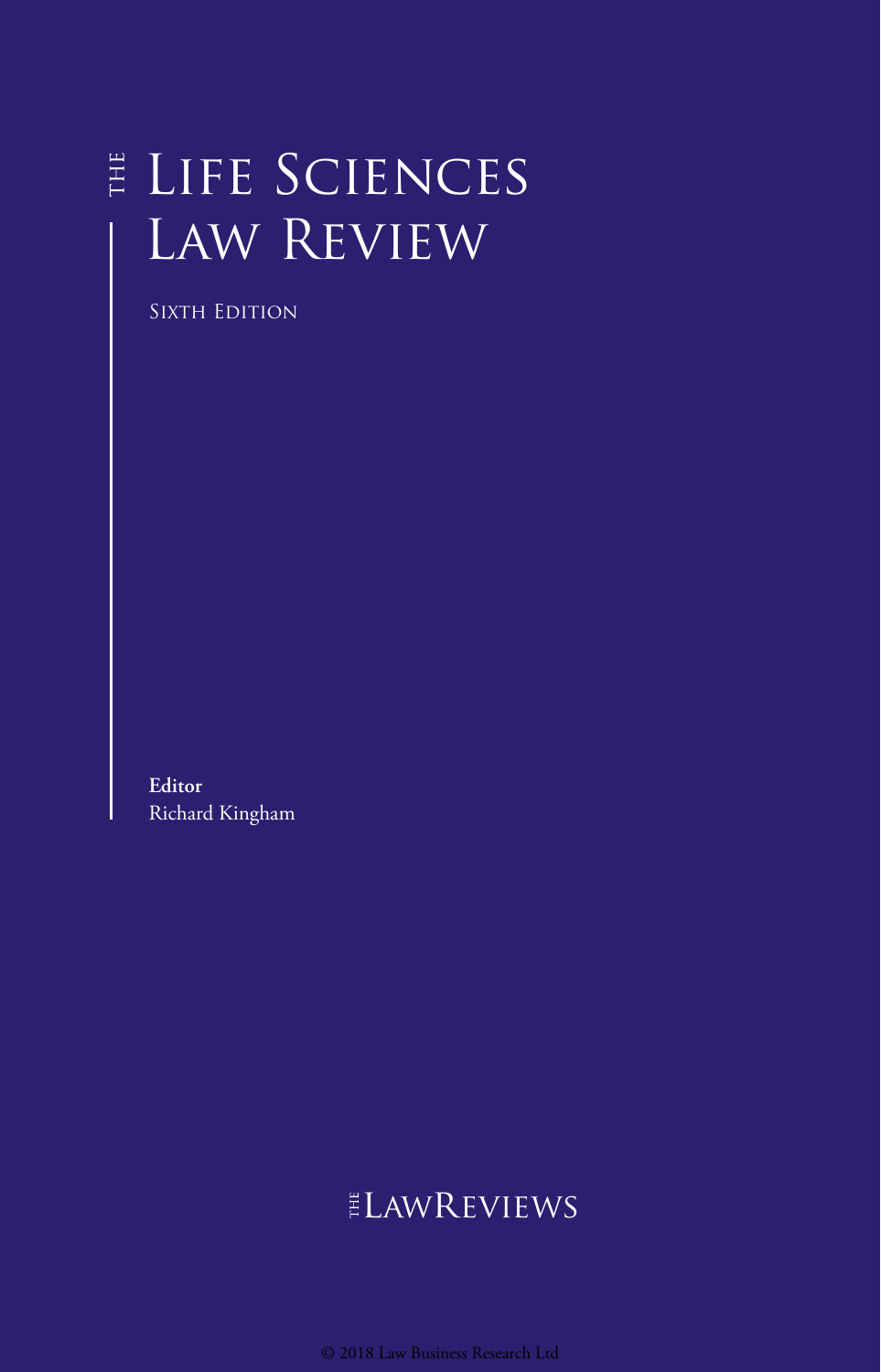# E LIFE SCIENCES Law Review

Sixth Edition

Reproduced with permission from Law Business Research Ltd This article was first published in April 2018 For further information please contact Nick.Barette@thelawreviews.co.uk

**Editor** Richard Kingham

# ELAWREVIEWS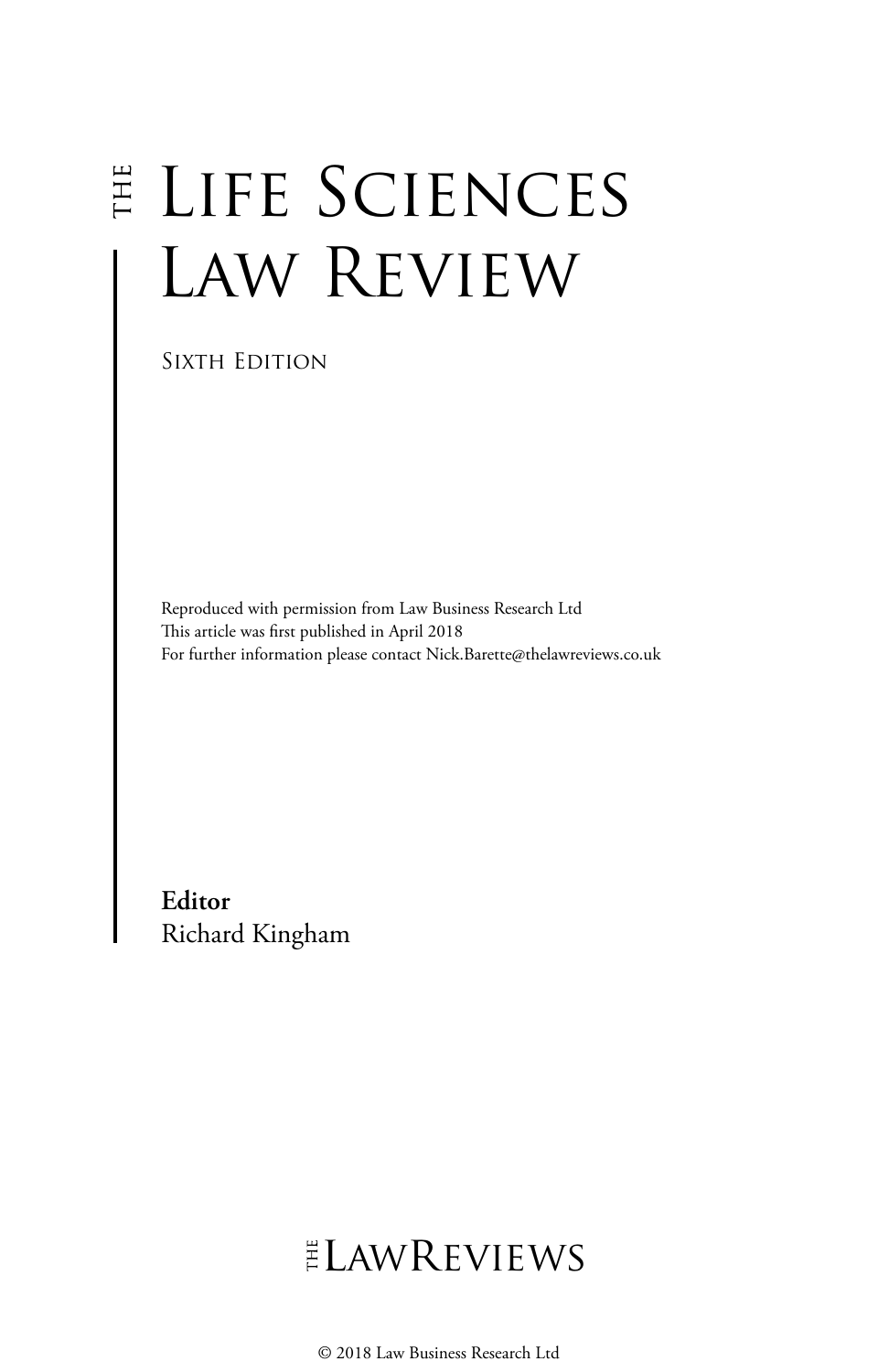#### PUBLISHER Tom Barnes

#### SENIOR BUSINESS DEVELOPMENT MANAGER Nick Barette

BUSINESS DEVELOPMENT MANAGERS Thomas Lee, Joel Woods

> ACCOUNT MANAGERS Pere Aspinall, Sophie Emberson, Laura Lynas, Jack Bagnall

PRODUCT MARKETING EXECUTIVE Rebecca Mogridge

> RESEARCHER Arthur Hunter

EDITORIAL COORDINATOR Gavin Jordan

HEAD OF PRODUCTION Adam Myers

PRODUCTION EDITOR Caroline Fewkes

**SUBEDITORS** Simon Tyrie and Gina Mete

CHIEF EXECUTIVE OFFICER Paul Howarth

Published in the United Kingdom by Law Business Research Ltd, London 87 Lancaster Road, London, W11 1QQ, UK © 2018 Law Business Research Ltd www.TheLawReviews.co.uk

No photocopying: copyright licences do not apply.

The information provided in this publication is general and may not apply in a specific situation, nor does it necessarily represent the views of authors' firms or their clients. Legal advice should always be sought before taking any legal action based on the information provided. The publishers accept no responsibility for any acts or omissions contained herein. Although the information provided is accurate as at March 2018, be advised that this is a developing area.

Enquiries concerning reproduction should be sent to Law Business Research, at the address above. Enquiries concerning editorial content should be directed to the Publisher – tom.barnes@lbresearch.com

#### ISBN 978-1-912228-19-5

Printed in Great Britain by Encompass Print Solutions, Derbyshire Tel: 0844 2480 112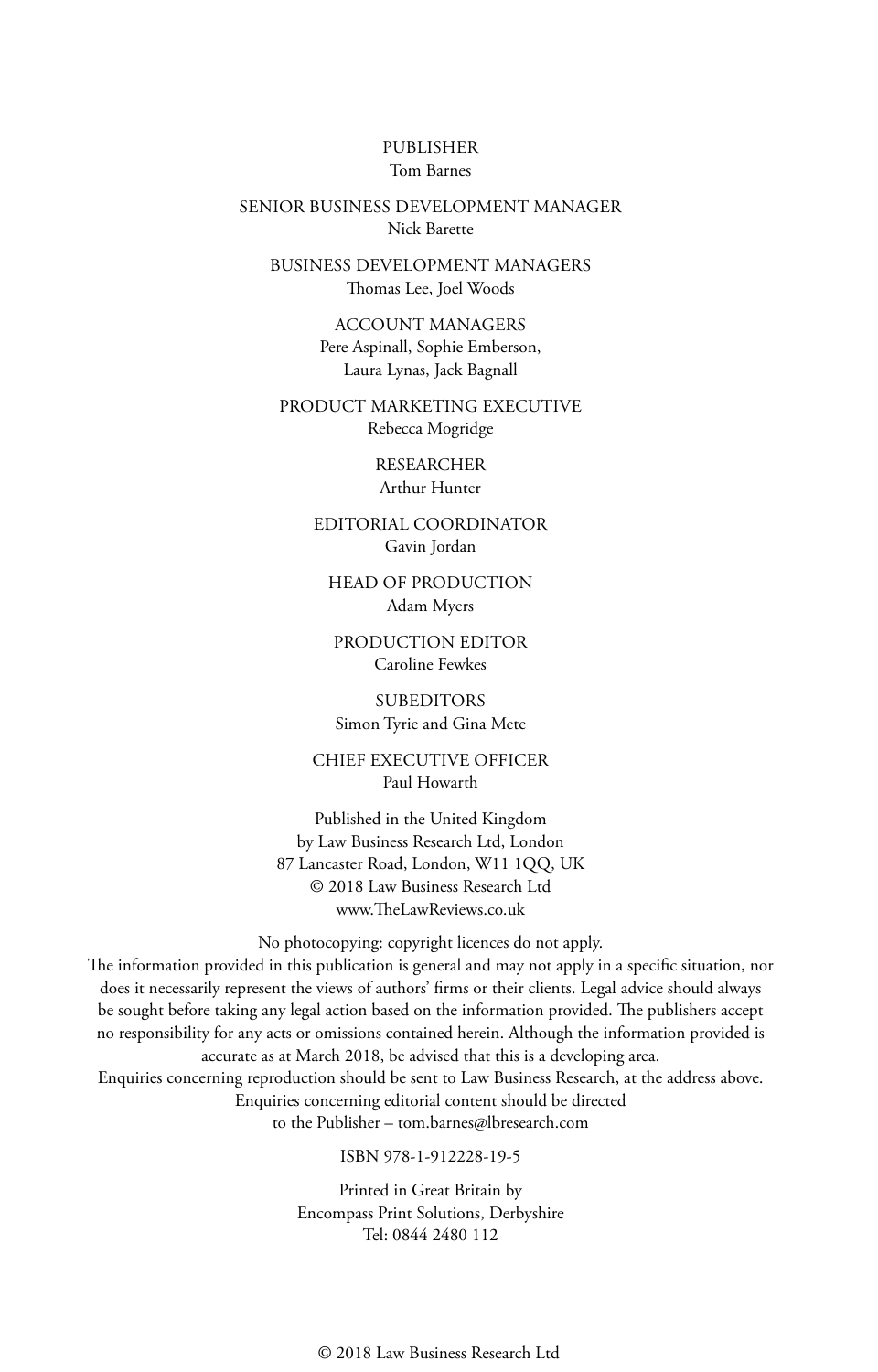# $ELMR$  EVIEWS

THE ACQUISITION AND LEVERAGED FINANCE REVIEW THE ANTI-BRIBERY AND ANTI-CORRUPTION REVIEW THE ASSET MANAGEMENT REVIEW THE ASSET TRACING AND RECOVERY REVIEW THE AVIATION LAW REVIEW THE BANKING LITIGATION LAW REVIEW THE BANKING REGULATION REVIEW THE CARTELS AND LENIENCY REVIEW THE CLASS ACTIONS LAW REVIEW THE CONSUMER FINANCE LAW REVIEW THE CORPORATE GOVERNANCE REVIEW THE CORPORATE IMMIGRATION REVIEW THE DISPUTE RESOLUTION REVIEW THE DOMINANCE AND MONOPOLIES REVIEW THE EMPLOYMENT LAW REVIEW THE ENERGY REGULATION AND MARKETS REVIEW THE ENVIRONMENT AND CLIMATE CHANGE LAW REVIEW THE EXECUTIVE REMUNERATION REVIEW THE FOREIGN INVESTMENT REGULATION REVIEW THE FRANCHISE LAW REVIEW THE GAMBLING LAW REVIEW THE GOVERNMENT PROCUREMENT REVIEW THE HEALTHCARE LAW REVIEW THE INITIAL PUBLIC OFFERINGS REVIEW THE INSOLVENCY REVIEW THE INSURANCE AND REINSURANCE LAW REVIEW THE INTELLECTUAL PROPERTY AND ANTITRUST REVIEW THE INTELLECTUAL PROPERTY REVIEW THE INTERNATIONAL ARBITRATION REVIEW THE INTERNATIONAL CAPITAL MARKETS REVIEW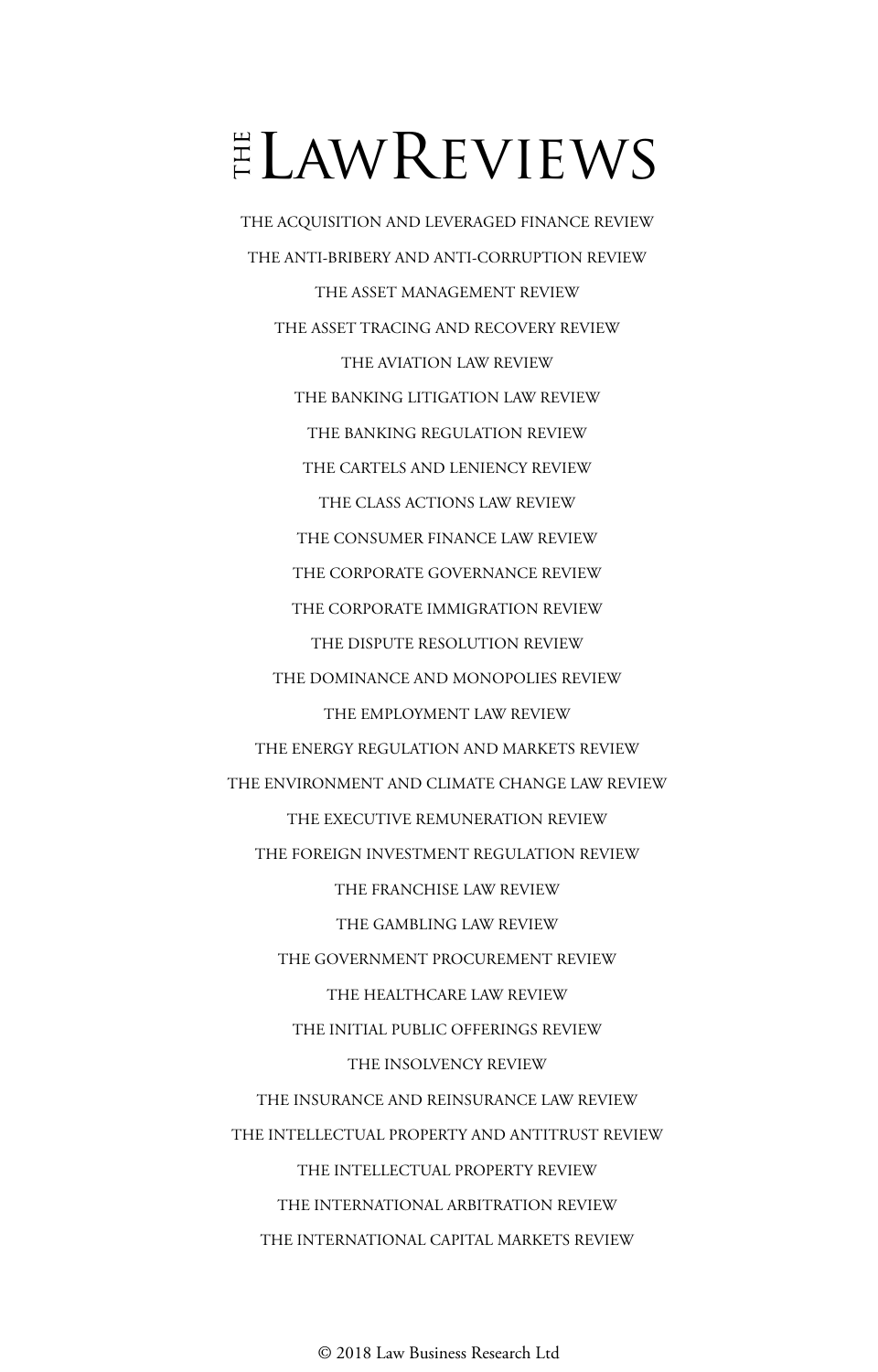THE INTERNATIONAL INVESTIGATIONS REVIEW THE INTERNATIONAL TRADE LAW REVIEW THE INVESTMENT TREATY ARBITRATION REVIEW THE INWARD INVESTMENT AND INTERNATIONAL TAXATION REVIEW THE ISLAMIC FINANCE AND MARKETS LAW REVIEW THE LENDING AND SECURED FINANCE REVIEW THE LIFE SCIENCES LAW REVIEW THE MERGER CONTROL REVIEW THE MERGERS AND ACQUISITIONS REVIEW THE MINING LAW REVIEW THE OIL AND GAS LAW REVIEW THE PATENT LITIGATION LAW REVIEW THE PRIVACY, DATA PROTECTION AND CYBERSECURITY LAW REVIEW THE PRIVATE COMPETITION ENFORCEMENT REVIEW THE PRIVATE EQUITY REVIEW THE PRIVATE WEALTH AND PRIVATE CLIENT REVIEW THE PRODUCT REGULATION AND LIABILITY REVIEW THE PROJECTS AND CONSTRUCTION REVIEW THE PUBLIC COMPETITION ENFORCEMENT REVIEW THE PUBLIC–PRIVATE PARTNERSHIP LAW REVIEW THE REAL ESTATE LAW REVIEW THE REAL ESTATE M&A AND PRIVATE EQUITY REVIEW THE RESTRUCTURING REVIEW THE SECURITIES LITIGATION REVIEW THE SHAREHOLDER RIGHTS AND ACTIVISM REVIEW THE SHIPPING LAW REVIEW THE SPORTS LAW REVIEW THE TAX DISPUTES AND LITIGATION REVIEW THE TECHNOLOGY, MEDIA AND TELECOMMUNICATIONS REVIEW THE THIRD PARTY LITIGATION FUNDING LAW REVIEW THE TRADEMARKS LAW REVIEW THE TRANSFER PRICING LAW REVIEW THE TRANSPORT FINANCE LAW REVIEW

### www.TheLawReviews.co.uk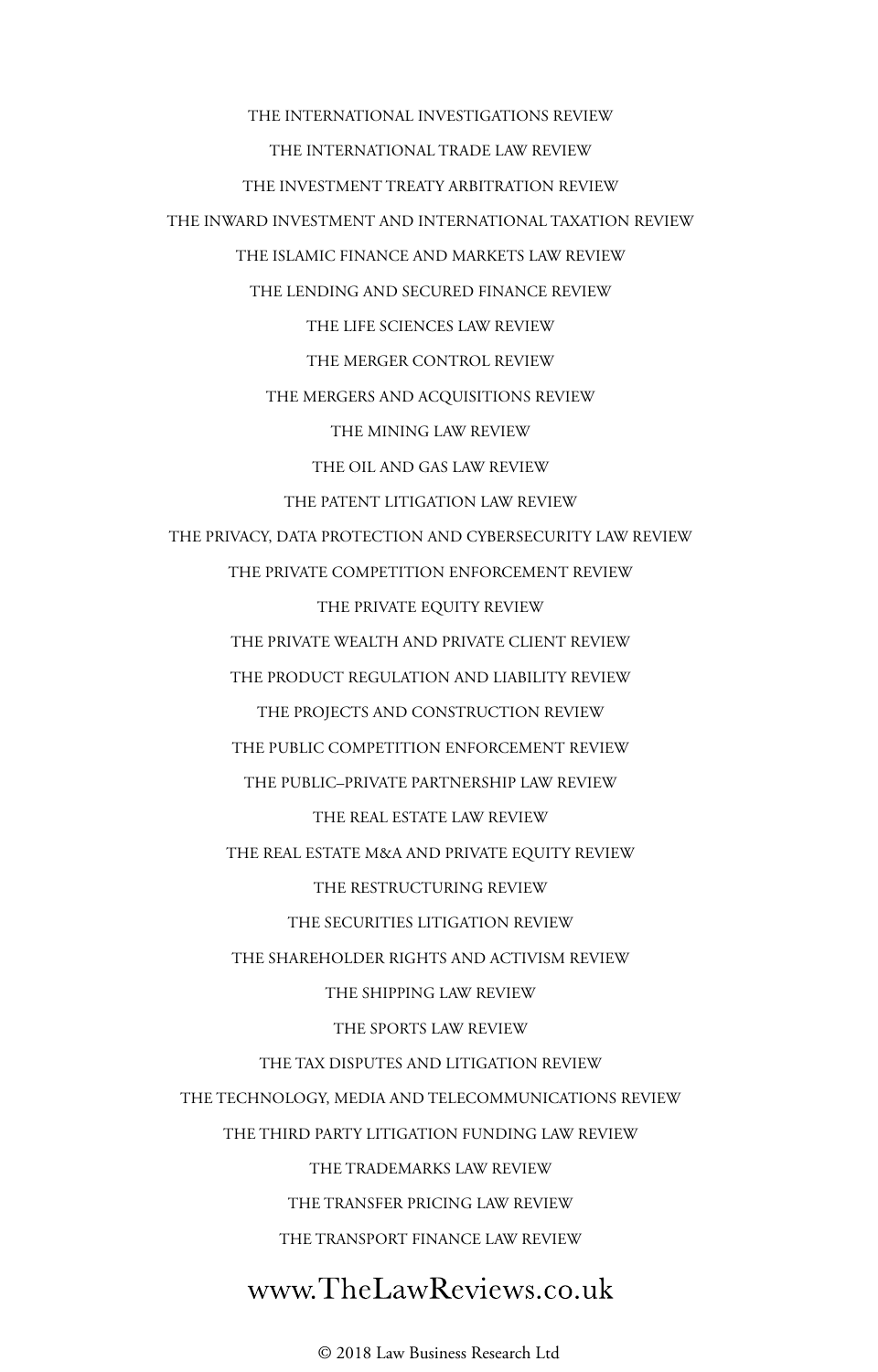## ACKNOWLEDGEMENTS

The publisher acknowledges and thanks the following law firms for their learned assistance throughout the preparation of this book:

ANAND AND ANAND

ARTHUR COX

BAE, KIM & LEE LLC

BAKER MCKENZIE

BECH-BRUUN LAW FIRM P/S

BIRD & BIRD

BULL & CO ADVOKATFIRMA AS

CALISSENDORFF SWARTING ADVOKATBYRÅ

CASTRÉN & SNELLMAN ATTORNEYS LTD

COVINGTON & BURLING LLP

D+B RECHTSANWÄLTE PARTNERSCHAFT MBB

DECHERT LLP

ESTUDIO BECCAR VARELA

FIALDINI EINSFELD ADVOGADOS

FIEBINGER POLAK & PARTNER RECHTSANWÄLTE GMBH

GORODISSKY & PARTNERS LAW FIRM

HOET PELÁEZ CASTILLO & DUQUE – ABOGADOS

JONES DAY

LATIN LEX INTERNATIONAL

LEE AND LI, ATTORNEYS-AT-LAW

#### PORTOLANO CAVALLO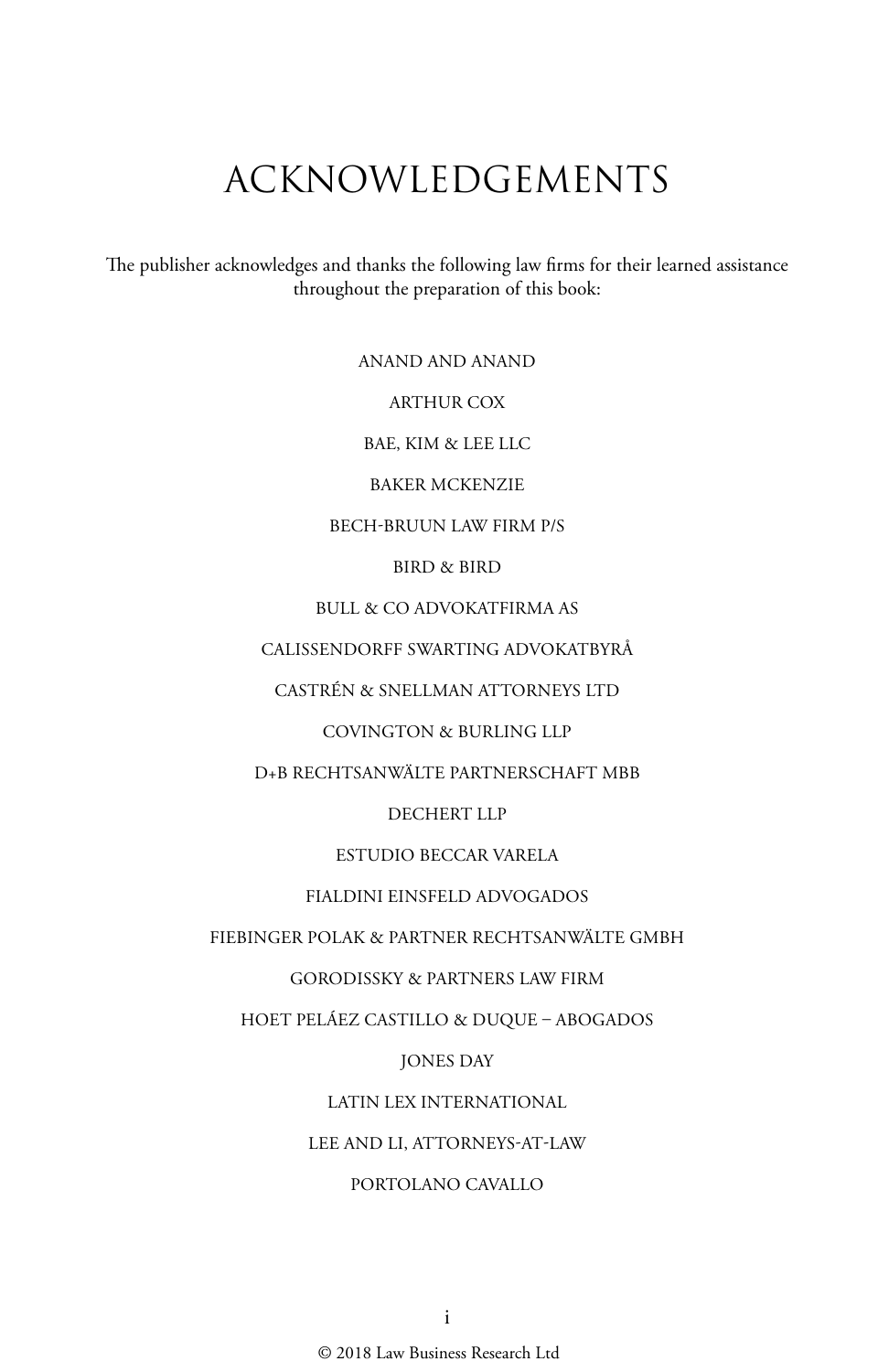RODRIGO, ELÍAS & MEDRANO ABOGADOS RUTA PUMPUTIENE LAW FIRM S HOROWITZ & CO SHUSAKU YAMAMOTO SOŁTYSIŃSKI KAWECKI & SZLĘZAK TOMPKINS WAKE VIEIRA DE ALMEIDA WONGPARTNERSHIP LLP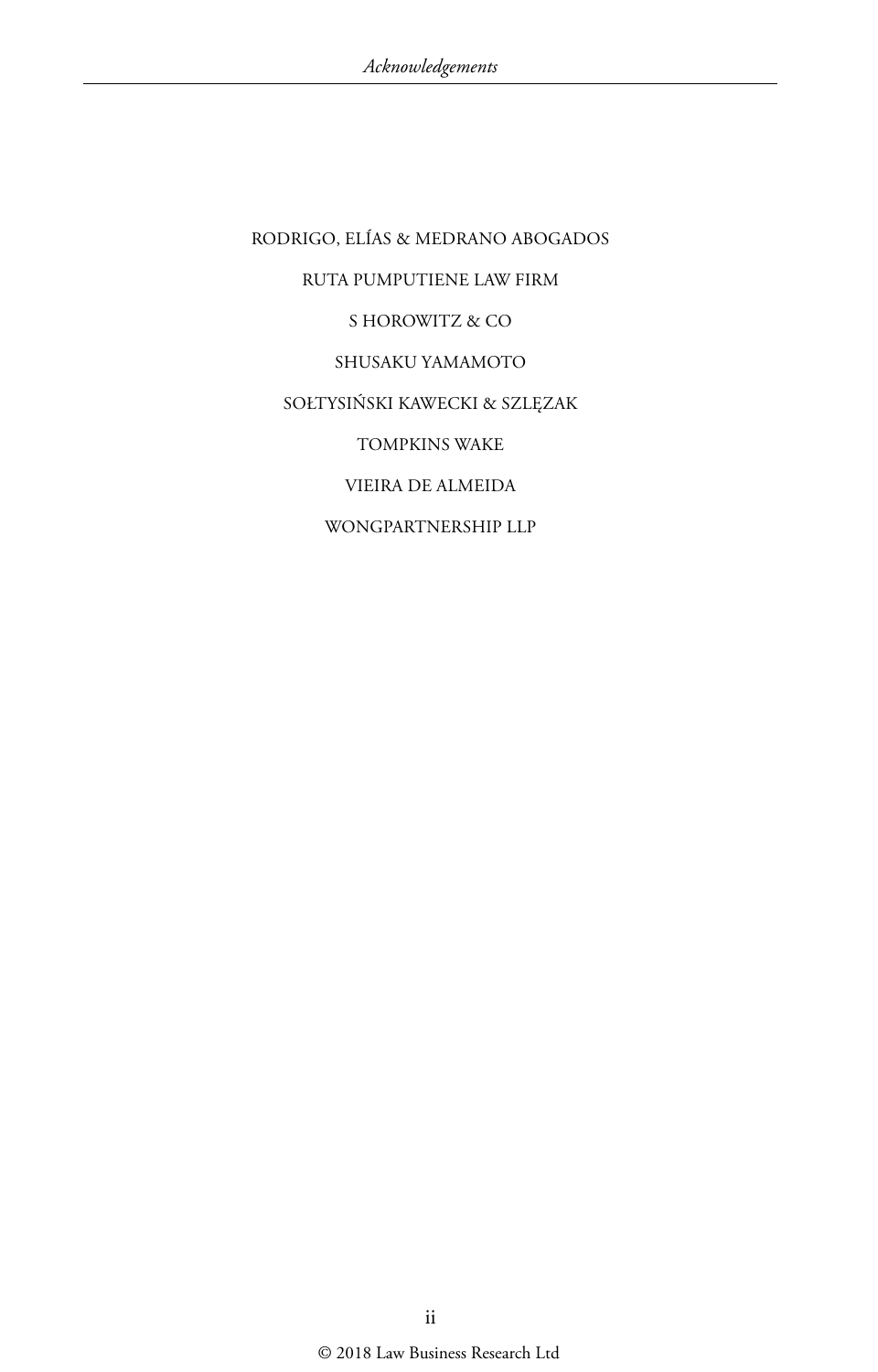# CONTENTS

| Richard Kingham |                                                     |  |
|-----------------|-----------------------------------------------------|--|
| Chapter 1       |                                                     |  |
|                 | Richard Kingham                                     |  |
| Chapter 2       |                                                     |  |
|                 | Felipe Coronel                                      |  |
| Chapter 3       |                                                     |  |
|                 | Emilio N Vogelius                                   |  |
| Chapter 4       |                                                     |  |
|                 | Anthony Muratore, Stephen Rohl and Matthew Whitaker |  |
| Chapter 5       |                                                     |  |
|                 | Karina Hellbert                                     |  |
| Chapter 6       |                                                     |  |
|                 | Peter Bogaert and Charlotte Ryckman                 |  |
| Chapter 7       |                                                     |  |
|                 | Alexandre Einsfeld, Joaquim Queiroz and Ivan Cunha  |  |
| Chapter 8       |                                                     |  |
|                 | Andrew Shaoyu Chen and John Balzano                 |  |
| Chapter 9       |                                                     |  |
|                 | Vojtěch Chloupek and Roman Norek                    |  |
| Chapter 10      |                                                     |  |
|                 | Martin Dræbye Gantzhorn and Lise Aagaard            |  |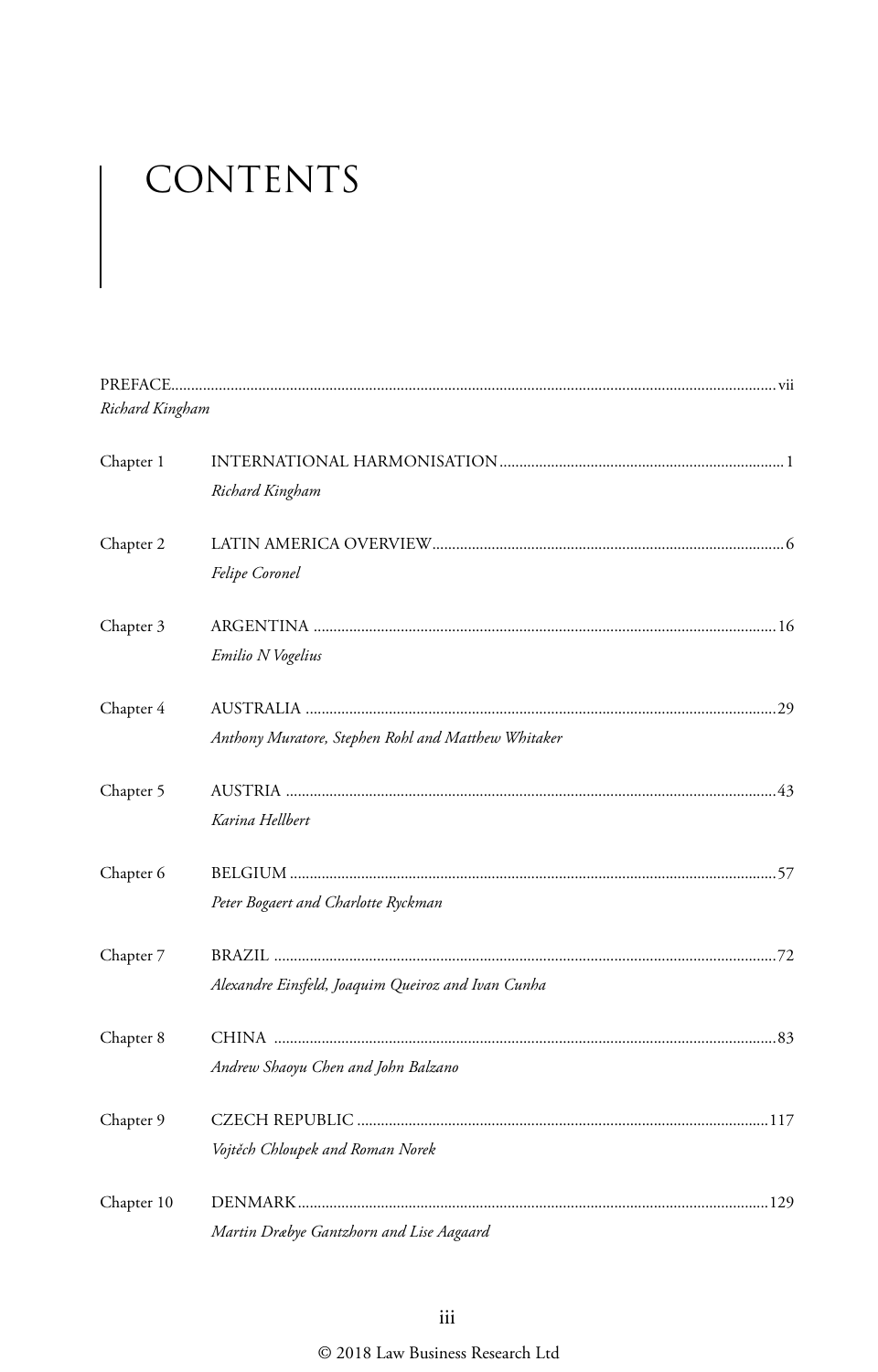| Chapter 11 |                                                               |  |
|------------|---------------------------------------------------------------|--|
|            | Grant Castle and Robin Blaney                                 |  |
| Chapter 12 |                                                               |  |
|            | Hanna Paloheimo and Hilma-Karoliina Markkanen                 |  |
| Chapter 13 |                                                               |  |
|            | Sophie Pelé                                                   |  |
| Chapter 14 |                                                               |  |
|            | Ulrich Grau and Stefan Stadelhoff                             |  |
| Chapter 15 |                                                               |  |
|            | Pravin Anand and Archana Shanker                              |  |
| Chapter 16 |                                                               |  |
|            | Colin Kavanagh and Ciara Farrell                              |  |
| Chapter 17 |                                                               |  |
|            | Dovev Apel                                                    |  |
| Chapter 18 |                                                               |  |
|            | Marco Blei, Luca Gambini, Enzo Marasà and Elisa Stefanini     |  |
| Chapter 19 |                                                               |  |
|            | Takeshi S Komatani                                            |  |
| Chapter 20 |                                                               |  |
|            | Jung Min Jo                                                   |  |
| Chapter 21 |                                                               |  |
|            | Rūta Pumputienė and Ieva Balėnė                               |  |
| Chapter 22 |                                                               |  |
|            | Robert Andrew Bycroft and Tina Liu                            |  |
| Chapter 23 |                                                               |  |
|            | Kirti Mahajan Thomassen and Rune Nordengen                    |  |
| Chapter 24 |                                                               |  |
|            | María del Carmen Alvarado Bayo and Ricardo De Vettor Pinillos |  |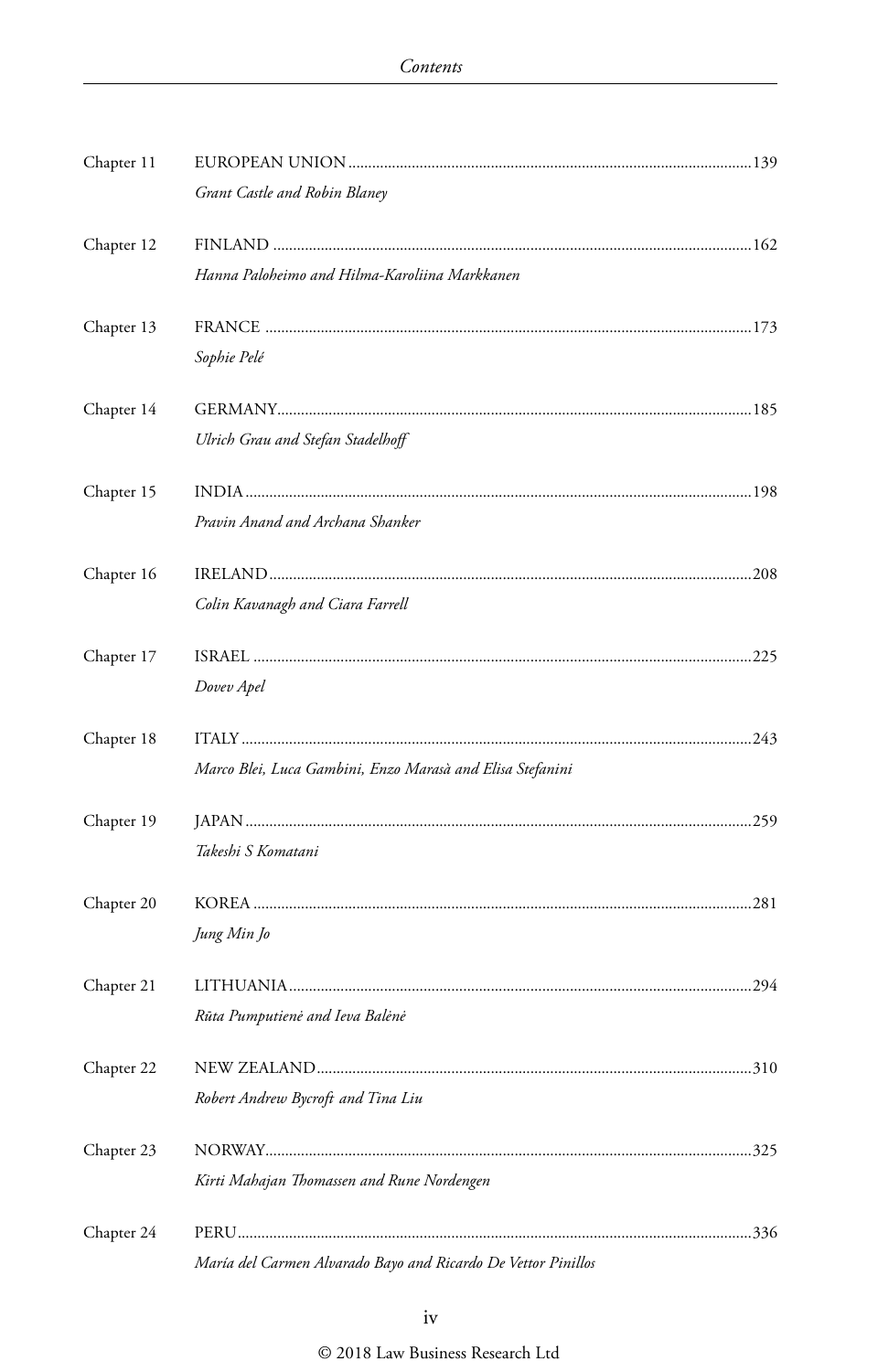| Chapter 25 |                                              |  |
|------------|----------------------------------------------|--|
|            | Ewa Skrzydło-Tefelska and Jacek Myszko       |  |
| Chapter 26 |                                              |  |
|            | Paulo Pinheiro and Francisca Paulouro        |  |
| Chapter 27 |                                              |  |
|            | Evgeny Alexandrov and Ilya Goryachev         |  |
| Chapter 28 |                                              |  |
|            | Melanie Ho and Jacqueline Chua               |  |
| Chapter 29 |                                              |  |
|            | Raquel Ballesteros                           |  |
| Chapter 30 |                                              |  |
|            | Camilla Appelgren and Odd Swarting           |  |
| Chapter 31 |                                              |  |
|            | Katherine Juang, Jill Niu and Daisy Wang     |  |
| Chapter 32 |                                              |  |
|            | Peerapan Tungsuwan and Praween Chantanakomes |  |
| Chapter 33 |                                              |  |
|            | Melissa Murray and Saladin Aljurf            |  |
| Chapter 34 |                                              |  |
|            | Grant Castle and Sarah Cowlishaw             |  |
| Chapter 35 |                                              |  |
|            | Richard Kingham and Krista Hessler Carver    |  |
| Chapter 36 |                                              |  |
|            | Luis Lopez-Durán and Rosa Virginia Superlano |  |
| Appendix 1 |                                              |  |
| Appendix 2 |                                              |  |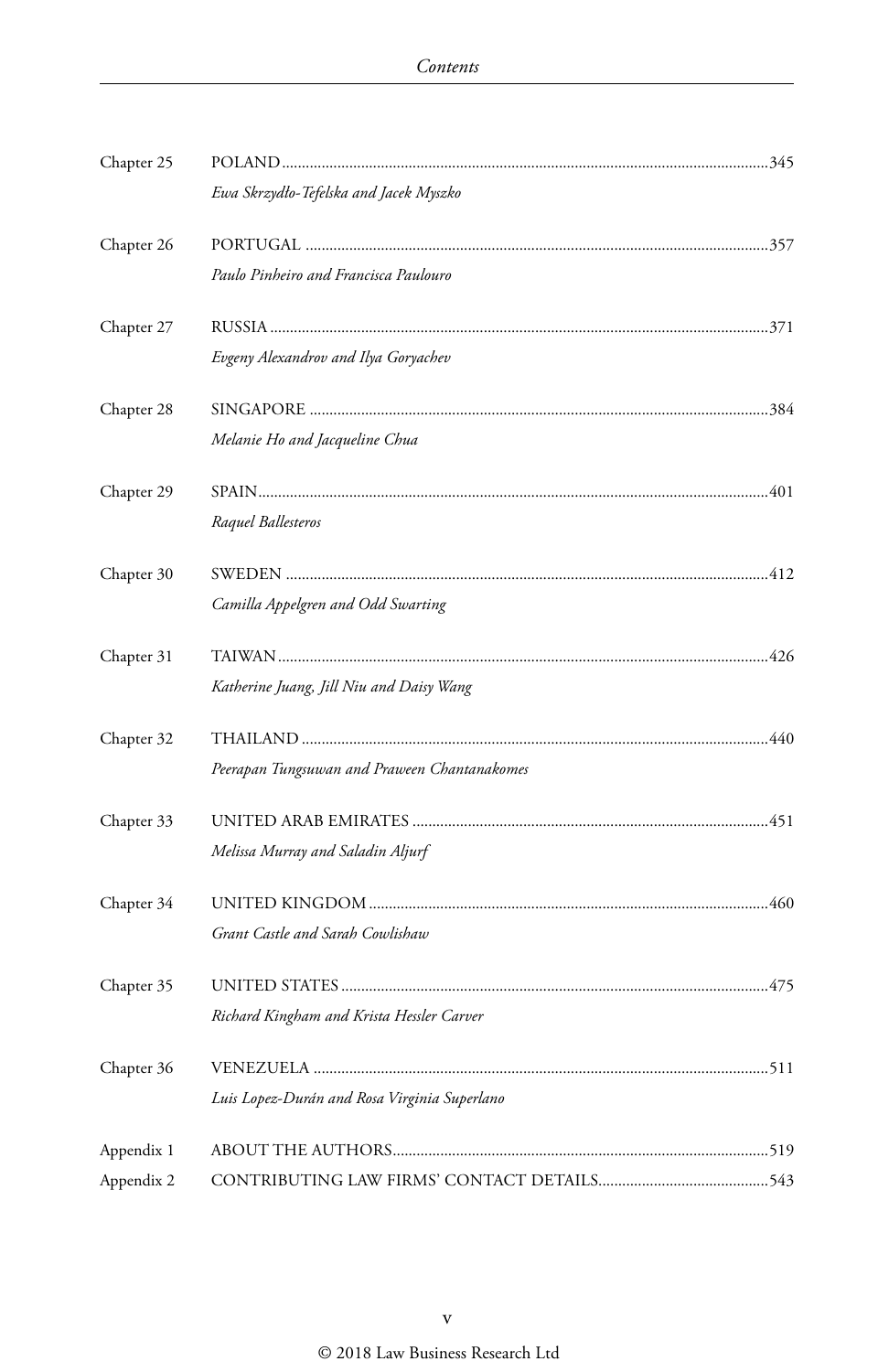## PREFACE

The sixth edition of *The Life Sciences Law Review* covers a total of 34 jurisdictions, providing an overview of legal requirements of interest to pharmaceutical, biotechnology and medical device companies. The chapters are arranged so as to describe requirements throughout the life cycle of a regulated product, from discovery to clinical trials, the marketing authorisation process and post-approval controls. Certain other legal matters of special interest to manufacturers of medical products – including administrative remedies, pricing and reimbursement, competition law, special liability regimes and commercial transactions – are also covered. Finally, there is a special chapter on international harmonisation, which is of increasing importance in many of the regulatory systems that are described in the national chapters.

It is vitally important that lawyers who advise companies in the life sciences sector, and the business executives whom they serve, have a working knowledge of the regulations and policies that govern drugs, biologics and medical devices. It is equally important to keep current with developments in the regulatory systems, which govern access to the market, pricing and reimbursement, advertising and promotion and numerous other matters that are essential to success. It is our hope that this annual publication will be helpful in this respect.

Each of the chapters has been written by leading experts within the relevant jurisdiction. They are an impressive group, and it is a pleasure to be associated with them in the preparation of this annual publication.

#### **Richard Kingham**

Covington & Burling LLP Washington, DC March 2018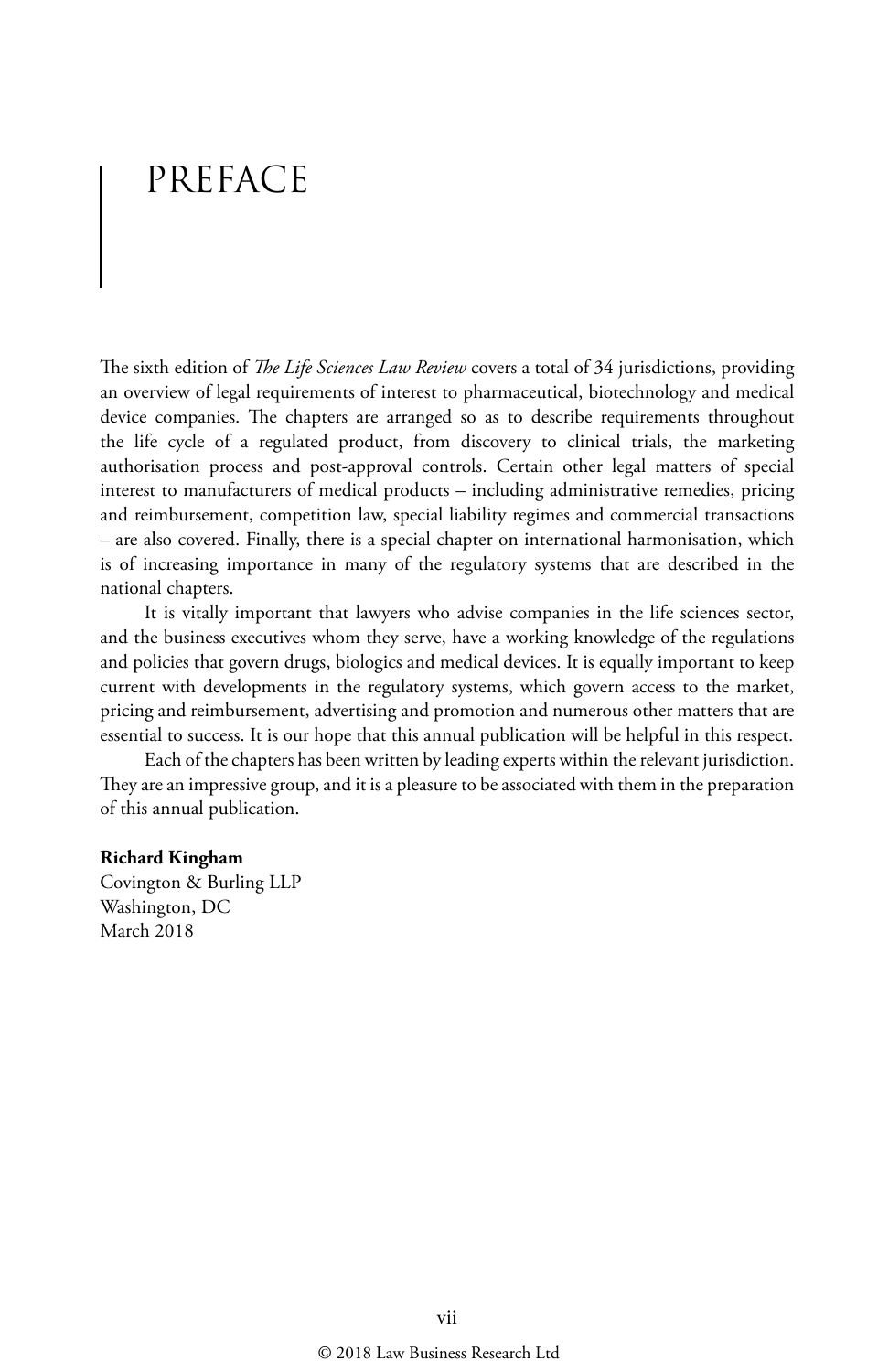## SINGAPORE

*Melanie Ho and Jacqueline Chua*<sup>1</sup>

#### **I INTRODUCTION**

The life sciences industry in Singapore is regulated by the Health Sciences Authority (HSA), a body established under the Health Sciences Authority Act (Chapter 122C) and operating under the oversight of the Singapore Ministry of Health (MOH). Pharmaceuticals, complementary medicines, cosmetics, medical devices and other health products (collectively, health products) fall under the purview of the HSA.

The regulatory framework for medicinal and other health-related products consists of the Health Products Act (Chapter 122D) (HPA), the Medicines Act (Chapter 176) (MA), the Medicines (Advertisement and Sale) Act (Chapter 177), the Poisons Act (Chapter 234) and the Sale of Drugs Act (Chapter 282), with subsidiary legislation and guidelines as promulgated by the HSA, the MOH and the Singapore Medical Council (SMC), which regulates registered medical practitioners.2 In particular, the Ethical Code and Ethical Guidelines (ECEG) set ethical benchmarks for medical practitioners, and a departure from the same may result in disciplinary action. The ECEG was revised in 2016 and came into force on 1 January 2017 (ECEG 2016).

Partially in force as of 1 November 2017, human biomedical research is regulated by the Human Biomedical Research Act (HBRA) (Act No. 29 of 2015) and recent sub-legislation, namely the Human Biomedical Research Regulations 2017 and the Human Biomedical Research (Restricted Research) Regulations 2017. The legislation is supplemented by the Ethics Guidelines for Human Biomedical Research (Ethics Guidelines) of the Bioethics Advisory Committee (BAC).

Competition issues arising out of the pharmaceutical and medical sector are regulated under the Competition Act (Chapter 50B). Privacy issues arising out of clinical trials are regulated under the Personal Data Protection Act (Act No. 26 of 2012) and the relevant subsidiary legislation of the MA and HPA.<sup>3</sup>

<sup>1</sup> Melanie Ho and Jacqueline Chua are partners at WongPartnership LLP.

<sup>2</sup> Registered medical practitioners refer to doctors registered under the Medical Registration Act (Chapter 174).

<sup>3</sup> Health Products (Clinical Trials) Regulations 2016 and Medicines (Clinical Trials) Regulations 2016.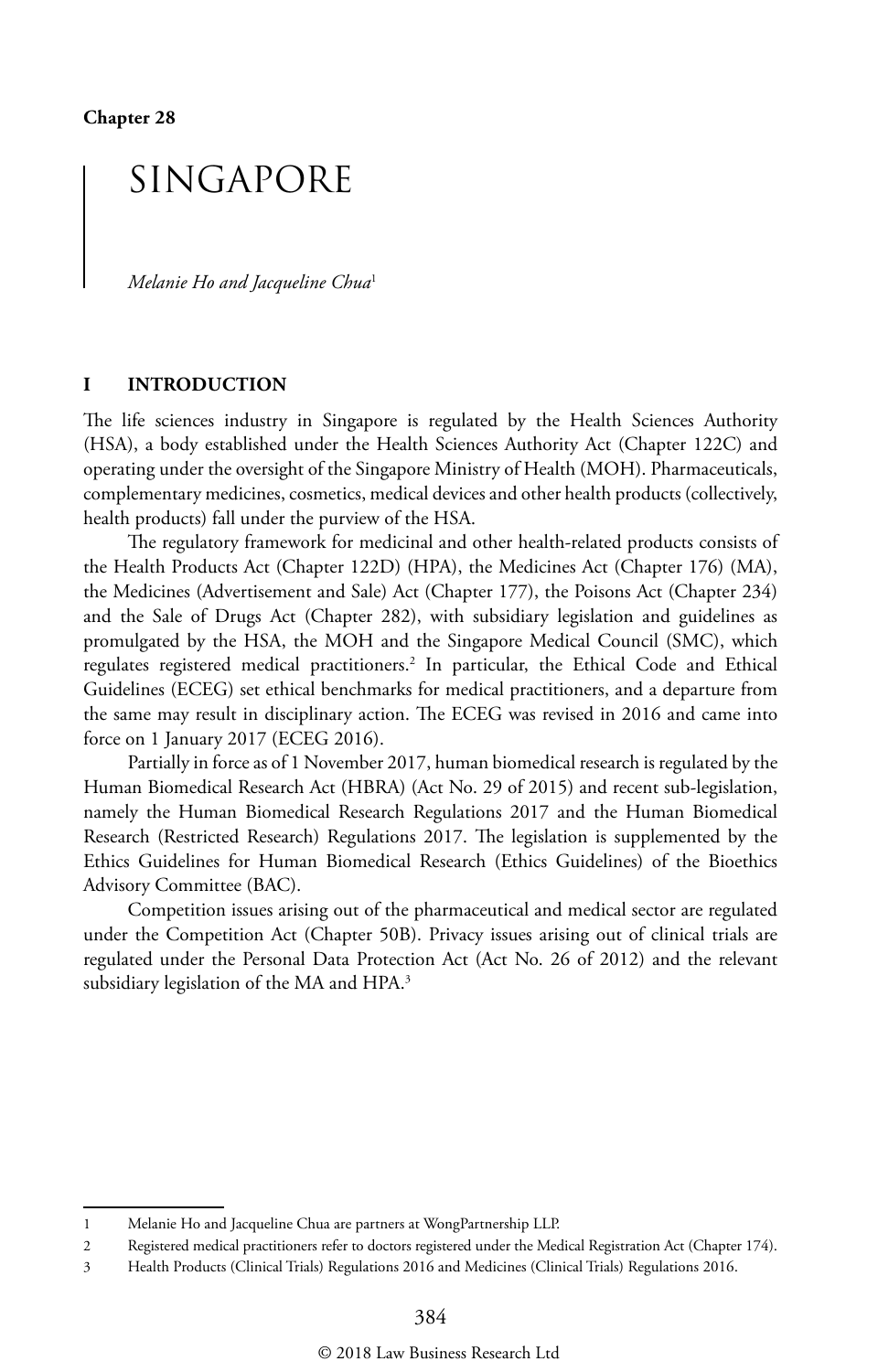#### **II THE REGULATORY REGIME**

Control of all medicinal products, devices and substances falls under the purview of the HSA. Recently, the HPA was amended to transfer to the HPA the regulation of chemical and biological drugs, now defined as therapeutic products, as part of the HSA's continuing effort to consolidate the regulation of health products into one Act. Medical devices and cosmetic products are still regulated by the HPA. The MA regulates other medicinal products (such as cell, tissue and gene therapy products, and complementary health products,<sup>4</sup> including traditional medicines, homeopathic medicines and quasi-medicinal products). The Poisons Act regulates specific substances found in drugs and medicinal products<sup>5</sup> except for therapeutic products,6 and the Sale of Drugs Act regulates any substance or mixture of substances used as medicine sold for medicinal purposes.

#### **i Classification**

The definitions of therapeutic products, medicinal products, medical devices and cosmetic products are set out in the respective Acts, as set out in Section I. Generally, chemical and biological drugs are now defined as therapeutic products and governed by the HPA, while cell, tissue and gene therapy products and complementary health products remain as medicinal products under the MA.7 Therapeutic products are only for use in human beings, must fall within any of the intended purposes listed in the First Schedule of the HPA, and must contain any of the active ingredients listed therein, while medicinal products are not exclusive to human use and need not contain the active ingredients aforementioned.

Food and supplements of a food nature (including food-based complementary health products) are under the purview of the Agri-Food and Veterinary Authority (AVA) and regulated under the Sale of Food Act (Chapter 283). If there is ambiguity in classifying a product as a food or health product, clarification should be sought from either the HSA or the AVA, depending on whether the product appears to be part of a daily diet, taken as supplement to a diet, or taken for medicinal purposes.<sup>8</sup>

For devices used primarily for aesthetic purposes (e.g., lasers for skin tightening and dermabrasion), the Aesthetics Practice Oversight Committee (APOC) has revised its Guidelines of Aesthetic Practices (APOC Guidelines),<sup>9</sup> which doctors have to abide by to carry out any of the procedures listed therein. The list of invasive treatments that non-specialists can perform has been reduced under Table 1 of the APOC Guidelines, compared with its predecessors in 2008. Additionally, the list of invasive surgeries, previously under List A, is now reflected in Table 2, with a clear list of specialists who can perform the procedure. List B

<sup>4</sup> See www.hsa.gov.sg/content/hsa/en/Health\_Products\_Regulation/Clinical\_Trials/Overview/Regulatory\_ Framework.html.

<sup>5</sup> The Schedule (Poisons List) to the Poisons Act.

<sup>6</sup> See www.hsa.gov.sg/content/hsa/en/Health\_Products\_Regulation/therapeutic-productsportover/ Key\_Features-Changes.html#HP\_TP.

<sup>7</sup> See www.hsa.gov.sg/content/hsa/en/Health\_Products\_Regulation/Clinical\_Trials/Overview/Regulatory\_ Framework.html.

<sup>8</sup> See www.hsa.gov.sg/content/dam/HSA/HPRG/Complementary\_Health\_Products/Overview\_Framework\_ Policies/Food-Health\_Product\_Classification/ClassificationTreeFeb07pdf.pdf.

<sup>9</sup> Aesthetic Practice Oversight Committee, Guidelines on Aesthetic Practices for Doctors (updated October 2016). The new Guidelines do not have retrospective effect. Incidents that occurred before 1 August 2016 will have to be referred to the 2008 Guidelines on Aesthetic Practices.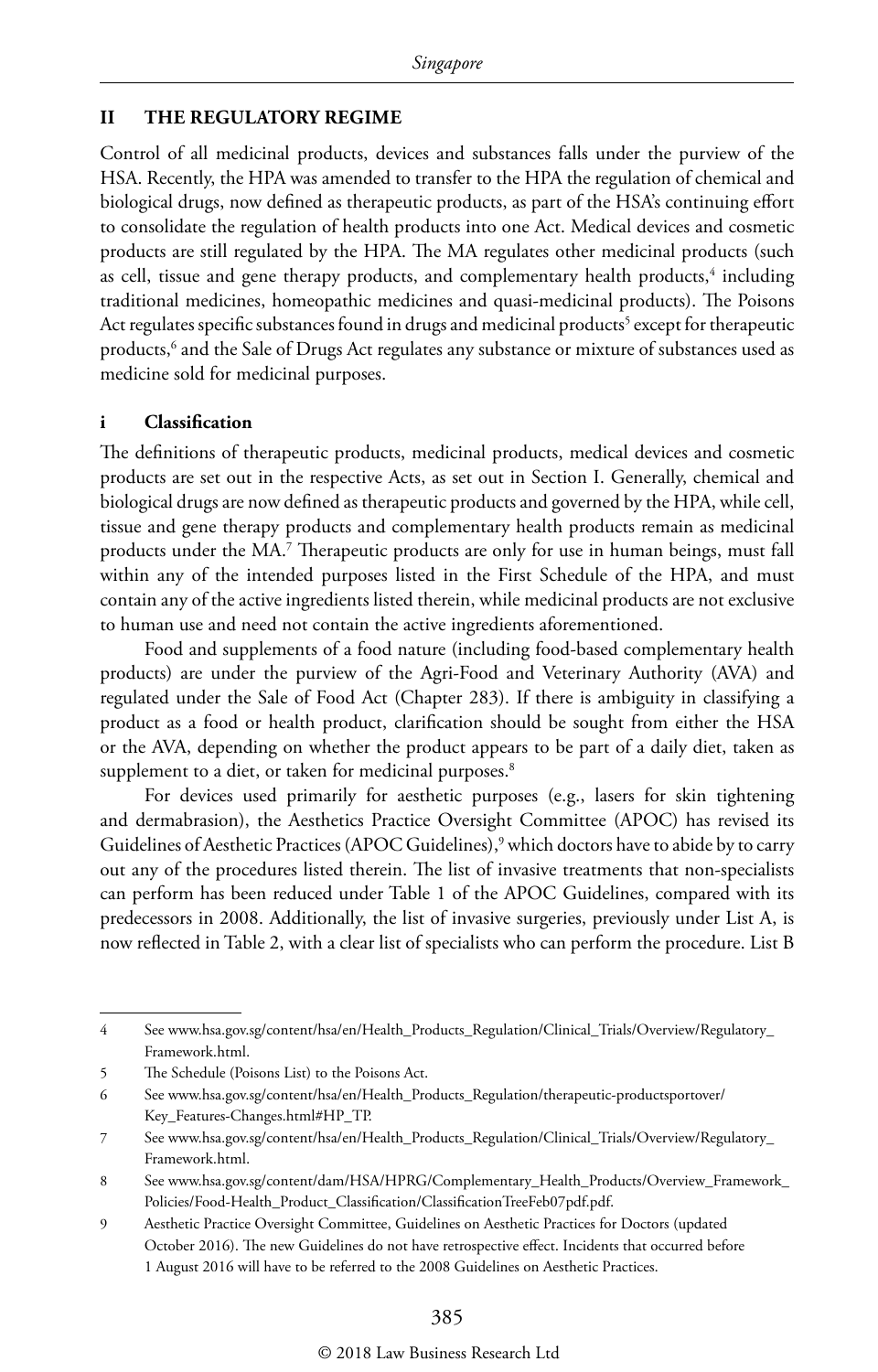procedures under the 2008 Guidelines are now disallowed unless performed in the context of a formal and approved clinical trial.10 Doctors intending to perform procedures or use devices outside Table 1 or 2 have to apply to the APOC to include the procedure or device under Table 1 or 2 before doing so. $11$ 

#### **ii Non-clinical studies**

#### *In vitro human biomedical research*

The HBRA is an Act that regulates the conduct of human biomedical research, which first came into force on 1 July 2016 and will continue to be enforced in stages. On 1 January 2017, the provisions prohibiting commercial trading of and the advertising of commercial trading of human tissue came into force. More recently, on 1 November 2017, the provisions on consent, institutional review boards  $(IRBs)$ ,<sup>12</sup> savings and transition of research conduct, regulation of human biomedical research, prohibited and restricted human biomedical research, and waiver of requirements for appropriate consent came into force.<sup>13</sup> The regulations pertaining to human tissue activities and tissue banks,<sup>14</sup> enforcement powers to stop human biomedical research or tissue banking activities that contravene the HBRA or any relevant codes of practice or ethics, activities not properly reviewed by an IRB,<sup>15</sup> or are contrary to public interest, have not yet come into force.

In tandem with the above, new subsidiary legislation, namely the Human Biomedical Research Regulations 2017 and the Human Biomedical Research (Restricted Research) Regulations 2017, came into force on 1 November 2017. Read with the HBRA, the legislation cumulatively regulates the conduct of human biomedical research, and subjects certain types of research to stricter controls, such as research involving human eggs or embryos, human-animal combination embryos, and the introduction of human stem cells (pluripotent or not) into animals.<sup>16</sup> Ethically unacceptable human biomedical research, such as the implantation of human-animal embryos into both human beings and animals, is also prohibited under the legislation.17

Notably, commercial trading of human tissue was outlawed on 1 January 2017 and offenders may be fined up to S\$100,000 or imprisoned for up to 10 years, or both.<sup>18</sup>

The BAC (appointed by the Singapore Cabinet) released its Ethics Guidelines for Human Biomedical Research in June 2015. These Ethics Guidelines do not have statutory

<sup>10</sup> The MOH's letter to all Licensees, Managers of Medical and Dental Clinics entitled 'Revised Regime of Non-List A Aesthetic Procedures' dated 1 March 2015.

<sup>11</sup> Aesthetic Practices Oversight Committee, Guidelines on Aesthetic Practices for Doctors (updated October 2016) at [25].

<sup>12</sup> Institutional Review Boards are made of no fewer than five individuals meeting the qualifications under Regulations 11 and 12 of the Human Biomedical Research Regulations 2017. The appointed IRB is to review the researchers and research proposals to ensure they comply with the HBRA 2015 and its subsidiary legislation.

<sup>13</sup> Sections 6 to 31, 65 and 68, and the Third, Fourth and Fifth Schedules of HBRA.

<sup>14</sup> Sections 34 to 39 of HBRA.

<sup>15</sup> Sections 42 to 53 of HBRA.

<sup>16</sup> Fourth Schedule of HBRA.

<sup>17</sup> Third Schedule of HBRA.

<sup>18</sup> Section 32 of HBRA. See also Human Organ Transplant Act (Chapter 131A) and *Public Prosecutor v. Tang Wee Sung* [2008] SGDC 262.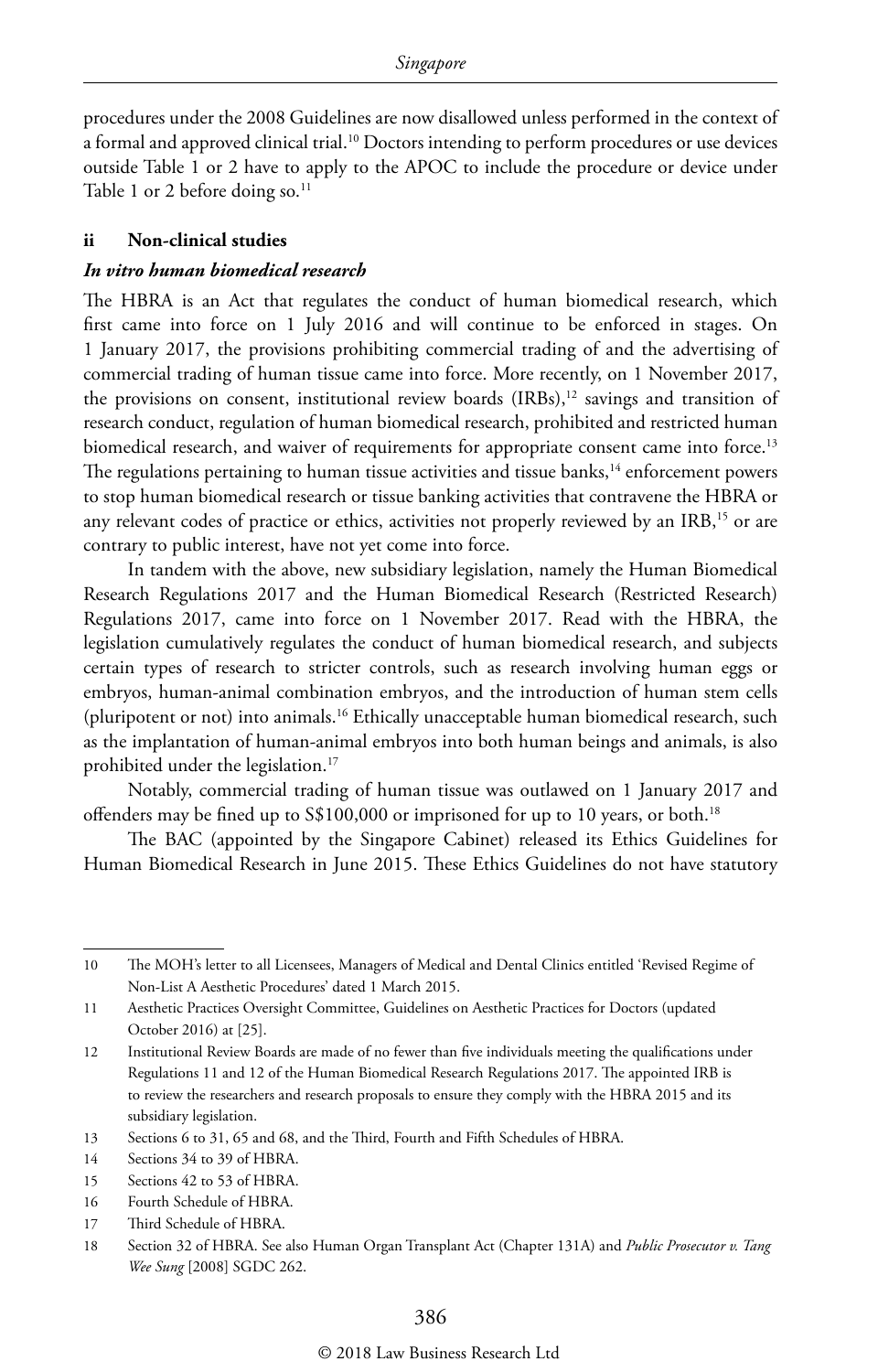force, but operate alongside the more recent HBRA subsidiary legislation to provide guidance and emphasise the fundamental principles of solidarity, respect for persons, justice, proportionality, sustainability, beneficence and research integrity.19

For the creation of human embryos under the Human Cloning and Other Prohibited Practices Act (Chapter 131B), the development of a human embryo created other than by fertilisation of a human egg by human sperm, for a period of more than 14 days, is prohibited.20

Written approval from the Director of Medical Services must be obtained<sup>21</sup> for all research involving human embryos, human oocytes<sup>22</sup> and human-animal combination gametes or embryos.23

#### *Animal models*

Any research facility that uses animals for scientific purposes must obtain a licence from the AVA. Further, the research facility must comply with the National Advisory Committee for Laboratory Animal Research Guidelines on the Care and Use of Animals for Scientific Purposes, and establish an Institutional Animal Care and Use Committee to oversee and evaluate the animal care and use programmes of an institution.<sup>24</sup>

Singapore adheres to the Organisation for Economic Cooperation and Development (OECD) Mutual Acceptance of Data scheme. Acceptance to this harmonising scheme amounts to an endorsement that Singapore's generated research data complies with OECD's Principles of Good Laboratory Practice. Such data can be accepted automatically by other OECD countries, and facilitates the sharing of research.

#### **iii Clinical trials**

#### *Therapeutic and medicinal products*

Formerly under the Medicines (Clinical Trial) Regulations, the clinical trials for therapeutic products are now governed under the HPA and its subsidiary legislation, the Health Products (Clinical Trials) Regulations.

Previously, all clinical trials required a clinical trial certificate (CTC) issued by the HSA.<sup>25</sup> However, for therapeutic products, the CTC regime has been replaced with the new risk-based Clinical Trial Authorisation-Clinical Trial Notification under the Health Products (Clinical Trials) Regulations.<sup>26</sup> A clinical trial of a therapeutic product may either require a clinical trial authorisation (CTA) or a clinical trial notification (CTN), depending on the risk classification of the therapeutic product. A high-risk therapeutic product is a product that is locally unregistered or its use is unapproved, and therefore requires a CTA. Low-risk

<sup>19</sup> BAC's Ethics Guidelines at Paragraphs 2.3 to 2.17.

<sup>20</sup> Section 7 of Human Cloning and Other Prohibited Practices Act.

<sup>21</sup> Section 31 read with the Fourth Schedule of HBRA and Regulations 3 and 4 of the Human Biomedical Research (Restricted Research) Regulations 2017.

<sup>22</sup> Human oocytes include those obtained from excised ovarian tissue.

<sup>23</sup> Human-animal combination gametes or embryos are those containing both human and animal genetic or non-genetic material and includes embryos created by the fertilisation of human and animal gametes.

<sup>24</sup> Rule 7(1) of Animal & Birds (Care and Use of Animals for Scientific Purposes) Rules.

<sup>25</sup> Regulation 5 of the Medicines (Clinical Trial) Regulations.

<sup>26</sup> Clinical Trials Guidance – Determination of whether a clinical trial requires CTA, CTN or CTC at Paragraph 1.2.1.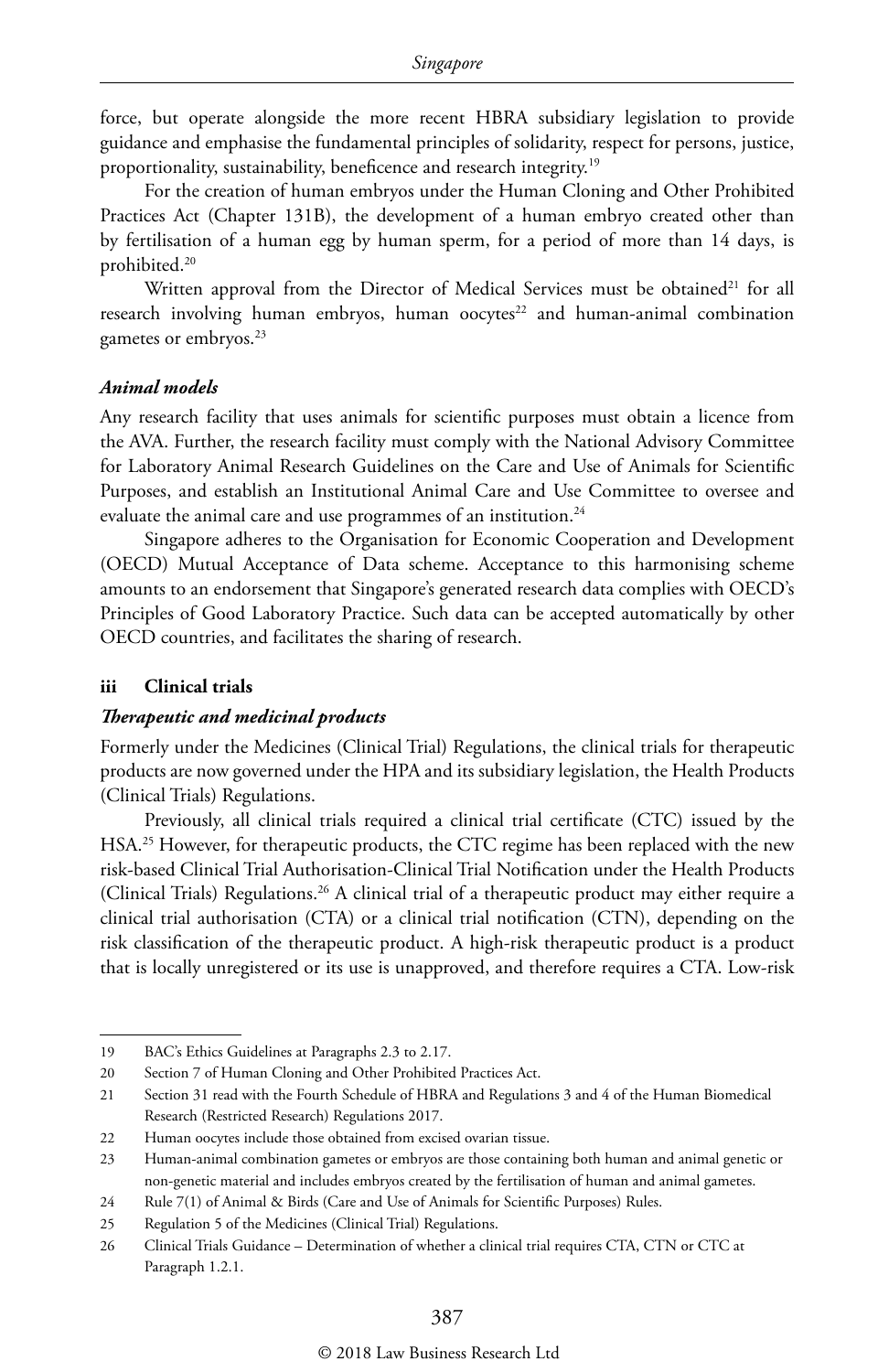therapeutic products only require a CTN, as the products have already been reviewed by the HSA for product registration. A CTN can be obtained in a shorter time than a CTA because low-risk therapeutic products undergo a simplified regulatory screening and verification process.

For the clinical trial of medicinal products, a CTC is still necessary.<sup>27</sup>

Under the CTC and CTA-CTN regimes for medicinal products and therapeutic products respectively, a sponsor is mandatory.28 Insurance must be maintained to provide for compensation in the event of injury or loss.29

#### *Medical devices*

A CTC or a CTA-CTN is not necessary for studies assessing the safety, performance or effectiveness of a medical device.<sup>30</sup> Prior approval by each institution's IRB is, however, still required.31 The Health Products (Medical Device) Regulations (HP(MD)R) also regulate the use of medical devices in clinical trials.<sup>32</sup>

#### *Ethical considerations*

The ECEG 2016 stipulates that a doctor must not offer patients remedies that are not generally accepted by the profession, except in the context of a formal and approved clinical trial.<sup>33</sup> 'Remedy' encompasses a broad range of treatments, including the use of medical devices.34 Under the ECEG 2016, doctors may offer innovative therapy<sup>35</sup> to patients in desperate or dire situations, and where conventional therapy is unhelpful.<sup>36</sup> Patients' informed consent must be obtained; failing to do so can result in the doctor being struck off the Singapore Register of Medical Practitioners.<sup>37</sup> The ECEG 2016 further mandates that any medical research must be approved by an ethics committee, and conform to the Singapore Guidelines for Good Clinical Practice.<sup>38</sup>

33 ECEG 2016 at Guideline B6.

<sup>27</sup> Clinical Trials Guidance – Determination of whether a clinical trial requires CTA, CTN or CTC at Paragraph 1.2.2.

<sup>28</sup> Regulation 4(1) of Medicines (Clinical Trials) Regulations 2016 and Regulation 4(1) of Health Products (Clinical Trials) Regulations 2016.

<sup>29</sup> Regulation 9(2) of Medicines (Clinical Trials) Regulations 2016.

<sup>30</sup> Clinical Trials Guidance – Determination of whether a clinical trial requires CTA, CTN or CTC at Paragraph 1.3.2.

<sup>31</sup> Clinical Trials Guidance – Determination of whether a clinical trial requires CTA, CTN or CTC at Paragraph 1.2.1.

<sup>32</sup> Regulations 3A, 4C, 5B, 10A, 13A, 39A and 39B of Health Products (Medical Device) Regulations 2010.

<sup>34</sup> *Pang Ah San v. Singapore Medical Council* [2014] 1 SLR 1094 (SGHC) at [26].

<sup>35</sup> Innovative therapy is defined as a completely novel or significantly modified standard therapy with little or nothing in the way of studies or evidence of efficacy, effects or side effects. See also SMC Handbook on Medical Ethics 2016 at B6.1.

<sup>36</sup> SMC Handbook on Medical Ethics 2016 at B6.1.

<sup>37</sup> See *Shorvon Simon v. Singapore Medical Council* [2006] 1 SLR(R) 182 (SGCA) at [9] to [11] for a summary of the findings of the disciplinary committee.

<sup>38</sup> ECEG 2016 at Guideline B8.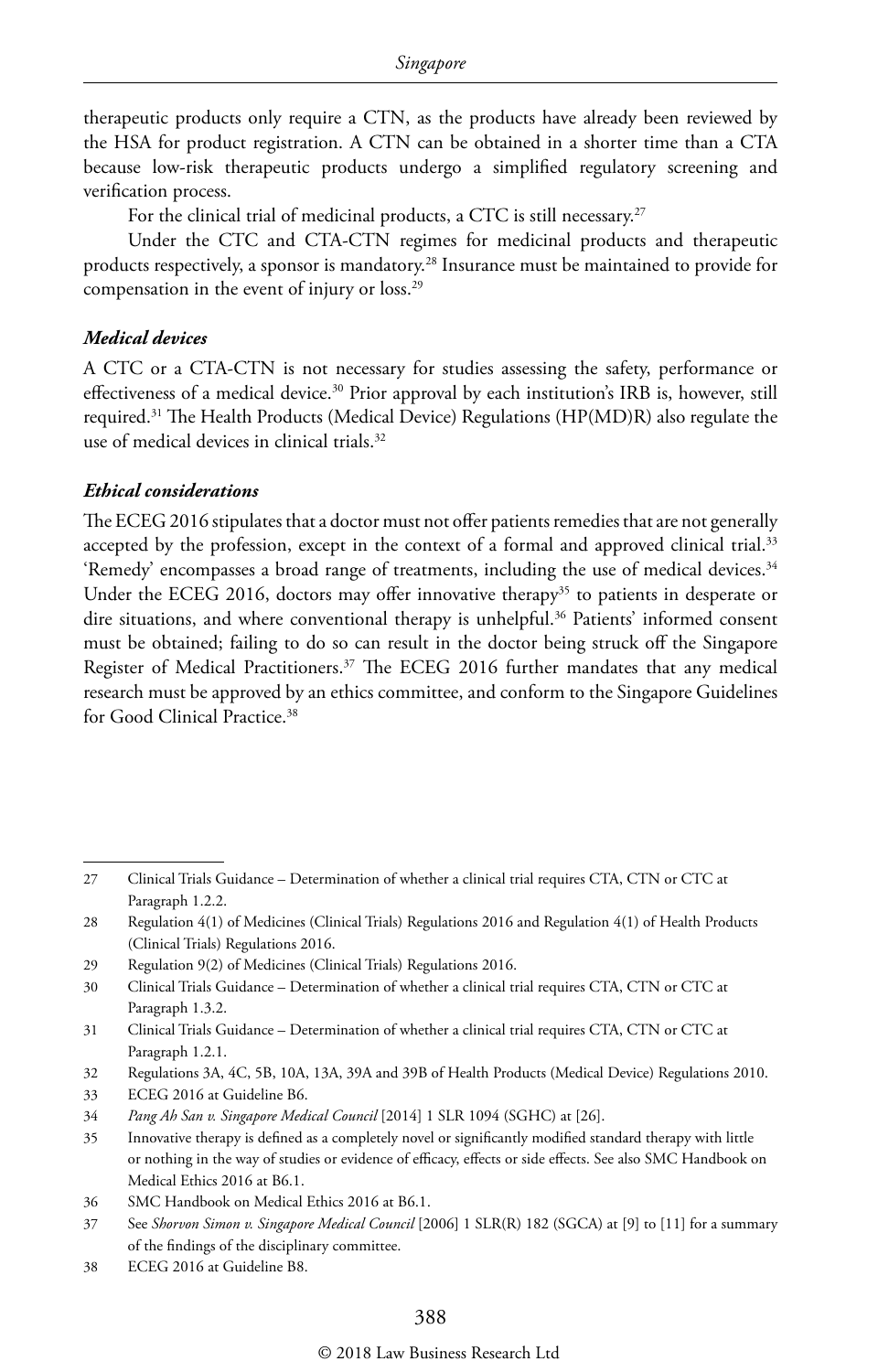Additionally, the HSA's Guideline on Alternative Measures for Investigational Product Management for Investigator-Initiated Clinical Trials helps to overcome difficulties faced in managing investigational products without contravening the principles of the aforementioned Guidelines for Good Clinical Practice.<sup>39</sup>

#### **iv Named-patient and compassionate use procedures**

The Health Products (Therapeutic Products) Regulations (HP(TP)R) allow imports of therapeutic products for use on a named-patient exemption basis. Under this exemption,<sup>40</sup> the importer's and wholesaler's licences are not required for the import of an unregistered therapeutic product that is required by a healthcare institution or a pharmacy holding the relevant licences or a qualified practitioner.<sup>41</sup> However, prior approval from the HSA must be sought.<sup>42</sup> For a company acting on behalf of a hospital or clinic to import therapeutic products on this exemption basis, the importer's and wholesaler's licences must still be obtained.<sup>43</sup>

The HSA's Guidance on the Requirements for Exemption from Product Registration for Import of an Unregistered Medical Device for Supply on a Named-Patient Basis further allows licensed qualified practitioners to seek approval for the supply of unregistered medical devices in an emergency, or in circumstances in which conventional therapies have failed. These applications are made to the HSA, and the HSA's approval is conditional upon, *inter alia*, the requirement to report adverse events arising from the use of such medical devices.<sup>44</sup>

#### **v Pre-market clearance**

#### *Therapeutic products*

Therapeutic products are divided into two broad categories for registration in Singapore: a new drug application (NDA) and a generic drug application (GDA). Pursuant to the Guidance on Therapeutic Product Registration in Singapore, companies have to be subjected to screening and regulatory evaluation before obtaining a licence for a therapeutic product.

Depending on whether the NDA or GDA has been previously evaluated and approved, as well as the subcategory of the NDA or GDA,<sup>45</sup> the screening and evaluation fees may be abridged.

<sup>39</sup> Clinical Trials Guidance – Alternative measures for investigational product management for clinical trials of locally registered therapeutic products or medicinal products at Paragraph 1.2.

<sup>40</sup> Regulation 51 of the Health Products (Therapeutic Products) Regulations 2016.

<sup>41</sup> A registered medical practitioner under the Medical Registration Act (Chapter 174) and a registered dentist under the Dental Registration Act (Chapter 76).

<sup>42</sup> Regulation 51(3) of the Health Product (Therapeutic Products) Regulations 2016; Therapeutic Products Guidance – Import and Supply of an Unregistered Therapeutic Product for Patients' Use at Paragraph 2.2.

<sup>43</sup> Therapeutic Products Guidance – Import and Supply of an Unregistered Therapeutic Product for Patients' Use at Paragraph 2.2.

<sup>44</sup> Medical Device Guidance – Guidance on the Requirements for Exemption from Product Registration for Import of an Unregistered Medical Device for Supply on a Named-Patient Basis at Paragraph 1.2.

<sup>45</sup> Whether it is (1) the first strength of a 'new' chemical or biological entity; (2) the first strength of a new drug product containing a new combination or proportion of a registered chemical in a new dosage form, presentation or format for use by a new route of administration or for new indications, dosage recommendations or patient populations; or (3) subsequent strengths of a new drug product. See Paragraph 5.2 of Guidance on Therapeutic Product Registration in Singapore, November 2016.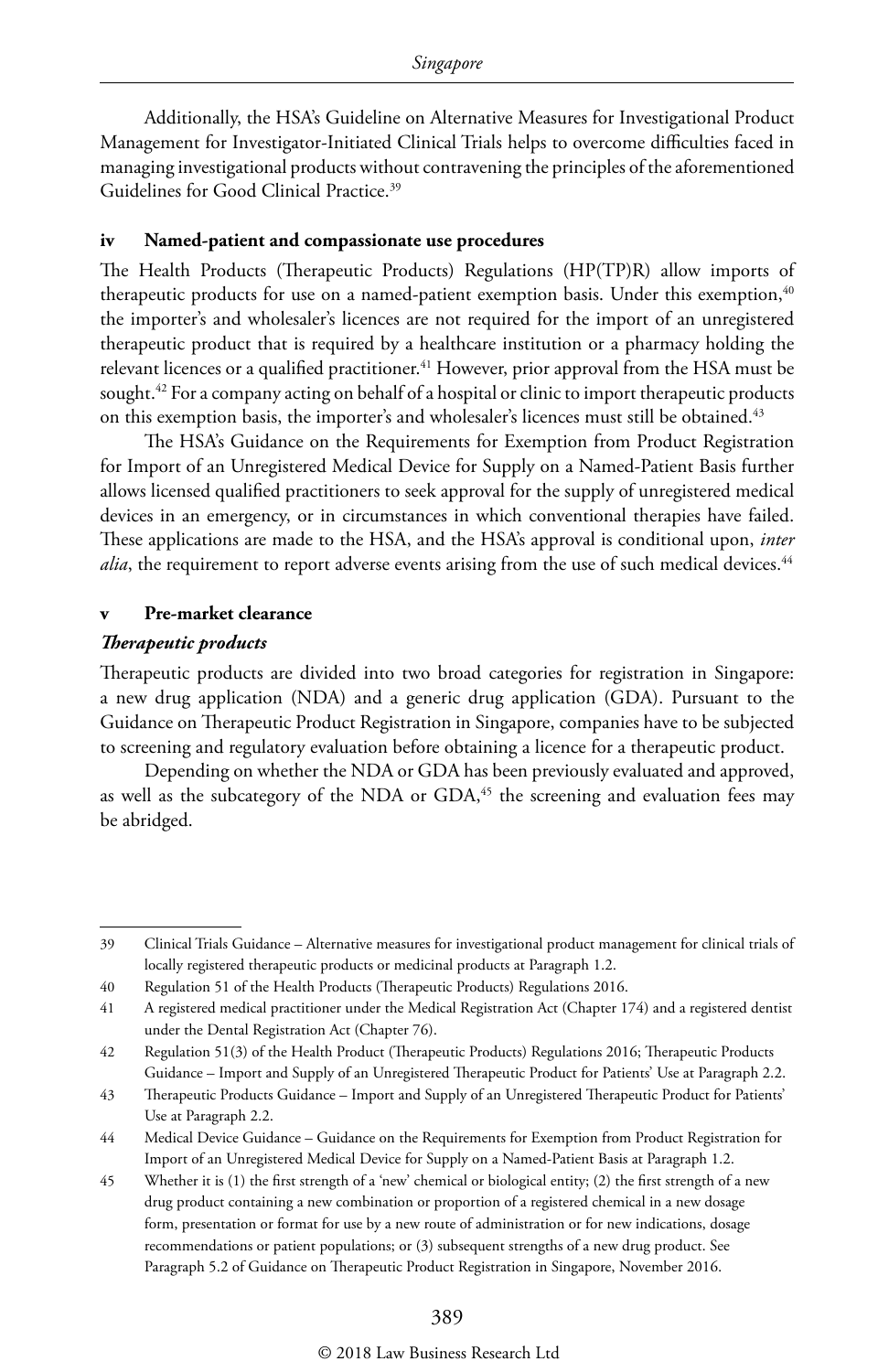Applicants seeking approval for an NDA that has been approved by at least one drug regulatory agency at the time of submission may also apply for priority review, which will be granted if:

- *a* the drug is intended for treatment of a serious life-threatening condition and can potentially address local unmet medical needs;<sup>46</sup> or
- *b* there is currently a local public health concern.

#### *Medical devices*

The HPA and HP(MD)R require medical devices, other than those exempted in the aforesaid regulations, to be registered with the HSA prior to such devices being placed on the Singapore market. There are four risk classes for the classification of general medical devices.<sup>47</sup> All medical devices must adhere to the Essential Principles for Safety and Performance for Medical Devices in the First Schedule of HP(MD)R<sup>48</sup> prior to their placement on the Singapore market. Requirements under all applicable legislation<sup>49</sup> for the supply and use of any medical devices must also be met. Additionally, the APOC Guidelines set out the minimum level of competence the doctor must have to operate the medical devices.<sup>50</sup>

The Association of Southeast Asian Nations (ASEAN) has developed a standardised framework for regulating medical devices – the ASEAN Agreement on Medical Device Directive (AMDD). Under the AMDD, only registered medical devices that conform to its standards are allowed in the Member States' markets.<sup>51</sup> The standardisation of regulation allows for the efficient trading of medical devices among ASEAN states, though it should be noted that the AMDD has yet to be fully implemented as Member States are still aligning the AMDD with their local legislation. Additionally, the ASEAN Product Working Group for Traditional Medicines and Health Supplements was established in 2004 with the aim of harmonising technical requirements, exploring possible mutual recognition arrangements and eliminating technical barriers to trade for traditional medicine and health supplements without compromising the health and safety of the users. Once these harmonisation efforts come to fruition, life sciences companies will enjoy easier access to the entire ASEAN market.

<sup>46</sup> 'Local unmet needs' is defined by the absence of a treatment option, or the lack of safe and effective alternative treatment, such that the drug would be a significant improvement compared to available marketed products, as demonstrated by (1) evidence of increased effectiveness in treatment, prevention or diagnosis; or (2) elimination or a substantial reduction of a treatment-limiting drug reaction. See Therapeutic Products Guidance – Guidance on Therapeutic Product Registration in Singapore 2016 at Paragraph 14.2.1.

<sup>47</sup> Medical Device Guidance – Guidance on Medical Device Product Registration in Singapore 2014 at Paragraph 2.

<sup>48</sup> Regulation 25 of the Health Products (Medical Devices) Regulations.

<sup>49</sup> For example, the Private Hospitals and Medical Clinics Act (Chapter 248), Medical Registration Act (Chapter 174), Dental Registration Act (Chapter 76), Radiation Protection Act (Chapter 262), etc. See www.hsa.gov.sg/content/hsa/en/Health\_Products\_Regulation/Medical\_Devices/Overview.html.

<sup>50</sup> Aesthetic Practices Oversight Committee, Guidelines on Aesthetic Practices for Doctors 2016.

<sup>51</sup> Article 1(1) of the ASEAN Agreement on Medical Device Directive.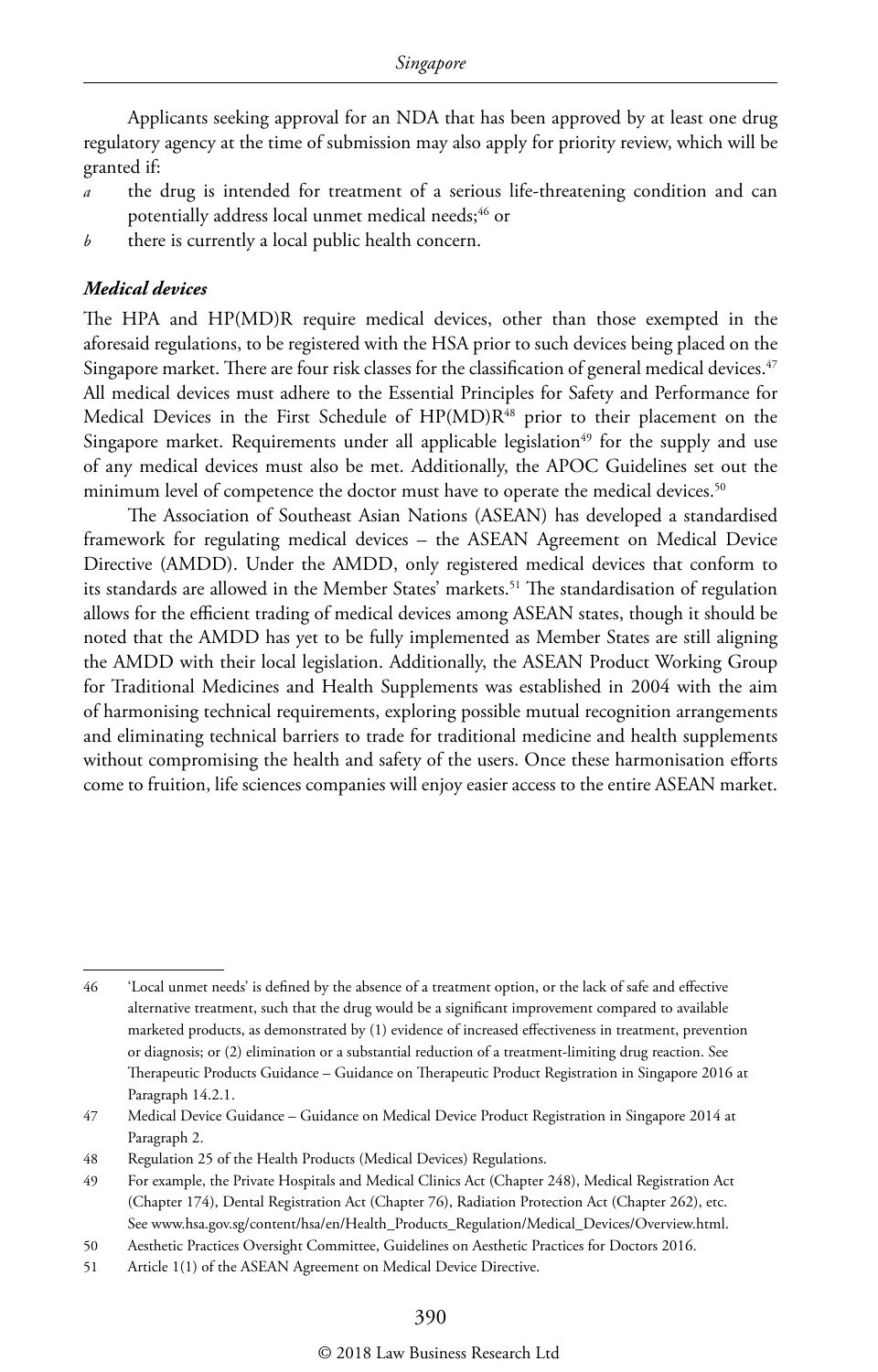#### *Cosmetic products*

With the implementation of the ASEAN Cosmetic Directive, product, manufacturer and import licences are no longer required.<sup>52</sup> Instead, the HSA must be notified before the supply or sale of the cosmetic product.53 Acknowledgement of a product notification does not constitute an agreement that the product has met all regulatory requirements. The onus is on the company responsible for placing the product on the market to ensure that it meets the requirements of the ASEAN Cosmetic Directive.<sup>54</sup> Only a Singapore-registered company can file a product notification, subject to payment of varying fees based on the risk level of the cosmetic products.55

#### *Traditional medicines, homeopathic medicines and health supplements*

Traditional medicines (e.g., traditional Malay and Indian medicines), homeopathic medicines and health supplements are not subject to pre-marketing approval or licensing for their import, manufacture or sale in Singapore. Dealers and sellers of this category of medicines are responsible for ensuring their safety and quality.<sup>56</sup>

#### *Chinese proprietary medicine*

Under the Medicines Act, Chinese proprietary medicine dealers must obtain approval from the HSA prior to the import, export, sale or supply of Chinese proprietary medicine.<sup>57</sup>

#### *Biosimilar medicinal products*

To be registered as a biosimilar medicinal product, the product must fall under the definition of a 'biosimilar product' in the HSA's Guidance on Registration of Biosimilar Products in Singapore.58 Typically, a biosimilar product is eligible for registration through an abridged evaluation route.

#### **vi Regulatory incentives**

The Patents Act (Chapter 221) allows for a one-off patent extension of up to five years.<sup>59</sup> The extension is, however, only available for pharmaceutical products, and not medical devices.

The  $HP(TP)R^{60}$  and  $MA^{61}$  provide for a data exclusivity regime over a five-year period. The data provided by the company to the HSA is protected by the HSA, which is obliged to take reasonable steps to ensure that the data submitted remains confidential and is not used when evaluating the grant of any other application.

Under the Inland Revenue Authority of Singapore's Productivity and Innovation Credit Scheme (PIC Scheme), businesses may receive up to 400 per cent tax deduction or allowances of up to S\$400,000 (the cap) of their expenditure per year in research and development

59 Section 36A of the Patents Act.

<sup>52</sup> Guidelines on the Control of Cosmetic Products (2017) at Paragraph 1.

<sup>53</sup> Guidelines on the Control of Cosmetic Products (2017) at Paragraph 5.

<sup>54</sup> See www.hsa.gov.sg/content/hsa/en/Health\_Products\_Regulation/Cosmetic\_Products/Overview.html.

<sup>55</sup> Guidelines on the Control of Cosmetic Products (2017) at Paragraphs 5 and 10.

<sup>56</sup> See www.hsa.gov.sg/content/hsa/en/Health\_Products\_Regulation/Complementary\_Health\_Products/TM.html.

<sup>57</sup> Section 5 of Medicines Act.

<sup>58</sup> Guidance on Registration of Biosimilar Products 2016.

<sup>60</sup> Regulation 26(1) of the Health Product (Therapeutic Products) Regulations.

<sup>61</sup> Section 19A of the Medicines Act.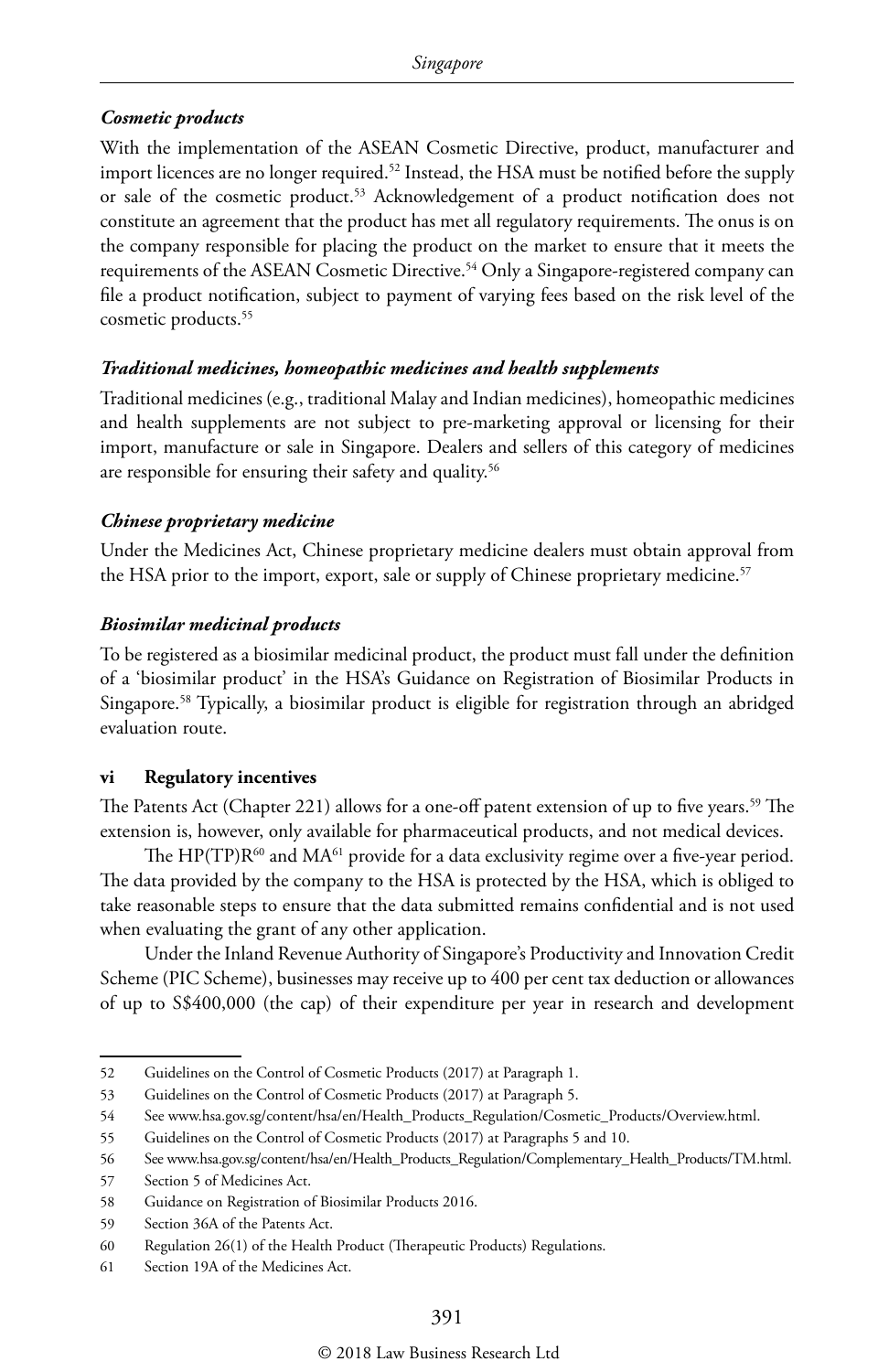$(R&D).$ <sup>62</sup> R&D expenditure<sup>63</sup> exceeding the cap will enjoy 150 per cent tax deduction if the R&D is done in Singapore. Any other R&D expenditure, including expenditure of R&D carried out overseas, will enjoy 100 per cent tax deduction. Accordingly, businesses engaged in R&D of new drugs may enjoy substantial tax benefits under the PIC Scheme.<sup>64</sup>

#### **vii Post-approval controls**

#### *Therapeutic products*

The product licence holder must put in place a system to ensure responsibility and liability for its products on the market and be able to take appropriate action, if necessary. For therapeutic products, the duty to maintain records and report defects and adverse effects is now required by legislation. Every manufacturer, importer, supplier or registrant of a therapeutic product must report the defect to the HSA as soon as it is identified.<sup>65</sup>

Under the HPA<sup>66</sup> and MA,<sup>67</sup> the HSA has the power to suspend, revoke or vary licences. A licence may be revoked at the request of the licence holder, or if the HSA is satisfied that there is an infringement of a patent, or if there was fraud or misrepresentation in the application process.

#### *Medical devices*

Registrants of medical devices are required to notify the HSA of any changes to particulars provided in relation to the registration of the medical devices, or changes that may affect the safety, quality or efficacy of a registered medical device.<sup>68</sup> In addition, registrants must report any defects or adverse effects that occur in connection with the medical device.

The HSA may also suspend or cancel the registration of a health product (including medical devices) if there is suspicion of fraud or misrepresentation in the first instance or safety concerns in the use of the health product.<sup>69</sup>

#### *Cosmetic products*

The manufacturer, importer, supplier or registrant of a health product or any cosmetic product has a duty to inform the HSA in the event of any defect or adverse effect arising from the use of the health product. Further, persons or companies supplying a product to the market must retain a product information file, which includes key information about the product's composition and safety assessments.70

As with other health products, the HSA has the power to suspend, cancel or reclassify the registration of cosmetic products, as set out above.

<sup>62</sup> See https://www.iras.gov.sg/irashome/Schemes/Businesses/Productivity-and-Innovation-Credit-Scheme/.

<sup>63</sup> R&D expenditure also encompasses staff costs and consumables. See Part 4 of IRAS Research and Development (R&D) Claim Form.

<sup>64</sup> See www.iras.gov.sg/irashome/picredit.aspx.

<sup>65</sup> If the defect leads to a serious threat of personal or public health, it must be reported within 48 hours. All other product defects must be reported within 15 days. See Regulation 34 of the Health Product (Therapeutic Products) Regulations 2016.

<sup>66</sup> Section 27 of the Health Product Act.

<sup>67</sup> Section 16 of the Medicines Act.

<sup>68</sup> Regulation 49 of the Health Products (Medical Devices) Regulations 2010.

<sup>69</sup> Guidance on Licensing for Manufacturers, Importers and Wholesalers of Medical Devices at Paragraph 7.

<sup>70</sup> ASEAN Cosmetic Directive – Guidelines for Product Information File 2007.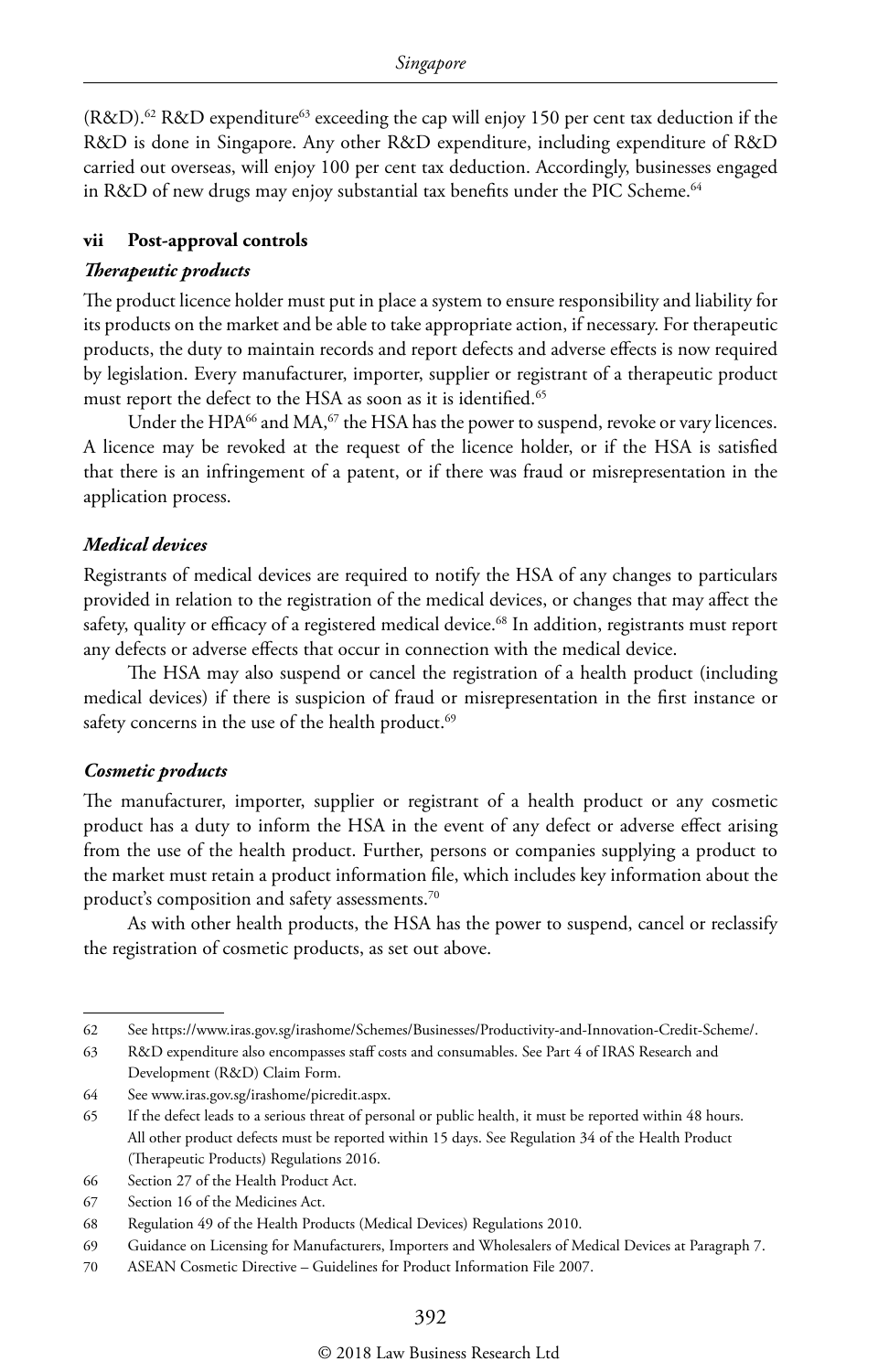#### **viii Manufacturing controls**

A valid licence from the HSA is required for the manufacturing of health products and medicinal products under the HPA and MA respectively.<sup>71</sup> For therapeutic products, under the HP(TP)R, a manufacturer's licence will only be granted when the manufacturing facilities have been audited and found to comply with the Pharmaceutical Inspection Convention or Cooperation Scheme Guide to Good Manufacturing Practice for Medicinal Products.<sup>72</sup> For medical devices, an ISO 13485 certificate for finished medical device manufacturing is required to obtain a manufacturer's licence. Additionally, a manufacturer of medical devices must comply with the requirements set out in the First Schedule of the Health Products (Medical Devices) Regulations 2010.73

As regards cosmetic products manufactured in Singapore, such products must comply with Appendix VI of the ASEAN Cosmetic Documents entitled ASEAN Guidelines for Cosmetic Good Manufacturing Practice.

#### **ix Advertising and promotion**

It is an offence under the HPA and MA to issue false or misleading advertisements relating to therapeutic products or medicinal products.<sup>74</sup>

Unlike medicinal products, prior approval from the HSA is no longer required for advertisements relating to therapeutic products.75 Instead, advertisements of therapeutic products are governed by the HPA and the Health Products (Advertisement of Therapeutic Products) Regulations (HP(ATP)R). The onus is on the advertiser to ensure compliance with rules under the HP(ATP)R, with the HSA undertaking a monitoring role to ensure due compliance. Advertisements for both medicinal products and therapeutic products must not claim to prevent, alleviate or cure certain diseases or conditions specified in the First Schedule of the MA and the Second Schedule of the HP(ATP)R respectively.76

Advertisements and promotions of medical devices also do not require prior approval from the HSA, but such advertisements must not be false or misleading, and must be capable of verification by objective evidence, pursuant to the HP(MD)R.77

As regards cosmetic products, advertisements cannot include claims that they have therapeutic benefits or can be used for therapeutic purposes,<sup>78</sup> nor can they create an erroneous impression regarding the formulation, composition, quality or safety of the product.<sup>79</sup>

The ECEG 2016 also prohibits doctors from associating themselves with 'parties that do not provide legitimate medical or medical support services in a way which could mislead

<sup>71</sup> Section 12 of the Health Products Act and Section 6(2) of the Medicines Act.

<sup>72</sup> Regulation 4 of the Health Product (Therapeutic Product) Regulations 2016. Guidance on Licensing for Manufacturers, Importers and Wholesalers of Medical Devices at Paragraph 4.5.

<sup>73</sup> Regulation 33 of the Health Products (Medical Devices) Regulations 2010.

<sup>74</sup> Section 50 of the Medicines Act.

<sup>75</sup> See www.hsa.gov.sg/content/hsa/en/Health\_Products\_Regulation/therapeutic-productsportover/ Key\_Features-Changes.html#HP\_TP\_ADV.

<sup>76</sup> Section 51 read with the First Schedule of the Medicines Act for medicinal products, Regulation 6 read with the Second Schedule of the Health Products (Advertisement of Therapeutic Products) Regulations 2016. The list of diseases and conditions in both schedules are the same.

<sup>77</sup> Regulation 19 of the Health Products (Medical Device) Regulations.

<sup>78</sup> Regulation 9(a) of the Health Products (Cosmetic Products – ASEAN Cosmetics Directive) Regulations 2007.

<sup>79</sup> Regulation 9(b) of the Health Products (Cosmetic Products – ASEAN Cosmetics Directive) Regulations 2007.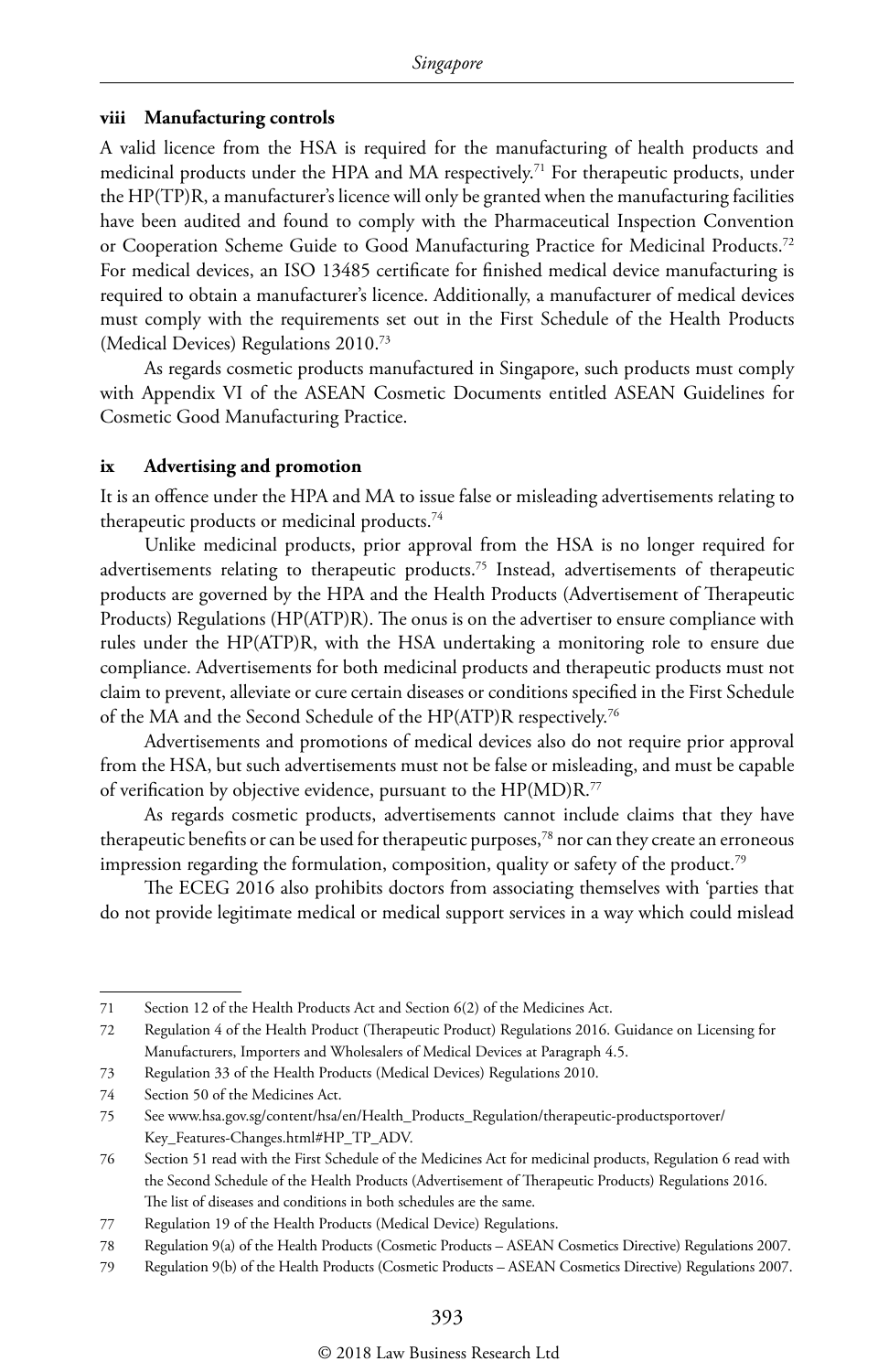the public into believing that any of the services are medically endorsed'.80 Doctors are only allowed to promote food, vitamins, tonics, and health and nutrition supplements if there is sufficient scientific basis or if they are generally accepted by the medical profession.<sup>81</sup>

#### **x Distributors and wholesalers**

Any person (except for licensed manufacturers) must apply for the relevant wholesaler's licence for the resale of registered therapeutic products or medical devices $82$  or wholesale dealer's licence for medicinal products.<sup>83</sup> A licensee for a therapeutic product must appoint a responsible person to ensure compliance with the HSA's good distribution practice (GDP).<sup>84</sup> The licence for medicinal products will only be granted if the company has been audited and found to comply with the HSA's GDP.

As regards medical devices, a wholesaler must possess either a GDP for medical devices certificate or ISO 13485 certificate with the scope for storage and distribution.<sup>85</sup> A licensed local manufacturer does not require a wholesaler's licence to supply, by wholesale, any medical devices it manufactures.

In respect of cosmetic devices, the company responsible for supplying the cosmetic product in the market must notify the HSA before doing so.

#### **xi Classification of products**

The classification of therapeutic products is carried out by the Therapeutic Products Branch, a department of the HSA. Therapeutic products are classified under three forensic classes: prescription-only medicines, pharmacy-only medicines and general sales list medicines.

Therapeutic products may be reclassified if the product has been deemed sufficiently safe for use with reduced, or without, medical supervision. Such reclassification may be effected by an application by the party who registered the therapeutic product or through legislative mechanisms.<sup>86</sup>

<sup>80</sup> ECEG 2016 at Guideline I2(4).

<sup>81</sup> ECEG 2016 at Guideline I2(5).

<sup>82</sup> See www.hsa.gov.sg/content/hsa/en/Health\_Products\_Regulation/Manufacturing\_Importation\_ Distribution/Overview/Audit\_and\_Licensing\_Of\_Importers\_Wholesale\_Dealers\_and\_Exporters/ Medicinal\_Products.html.

<sup>83</sup> See www.hsa.gov.sg/content/hsa/en/Health\_Products\_Regulation/Manufacturing\_Importation\_ Distribution/Overview/Audit\_and\_Licensing\_Of\_Importers\_Wholesale\_Dealers\_and\_Exporters/Chinese\_ Proprietary\_Medicines.html.

<sup>84</sup> Guidance notes on duties of responsible persons named in the importer's licence and wholesaler's licence 2016 at Paragraph 4. For duties and responsibilities of responsible persons, see Regulation 39 of the Health Products (Therapeutic Products) Regulations 2016.

<sup>85</sup> Guidance on Licensing for Manufacturers, Importers and Wholesalers of Medical Devices at Paragraph 4.5.

<sup>86</sup> See www.hsa.gov.sg/content/hsa/en/Health\_Products\_Regulation/Western\_Medicines/Reclassified\_ Medicines.html.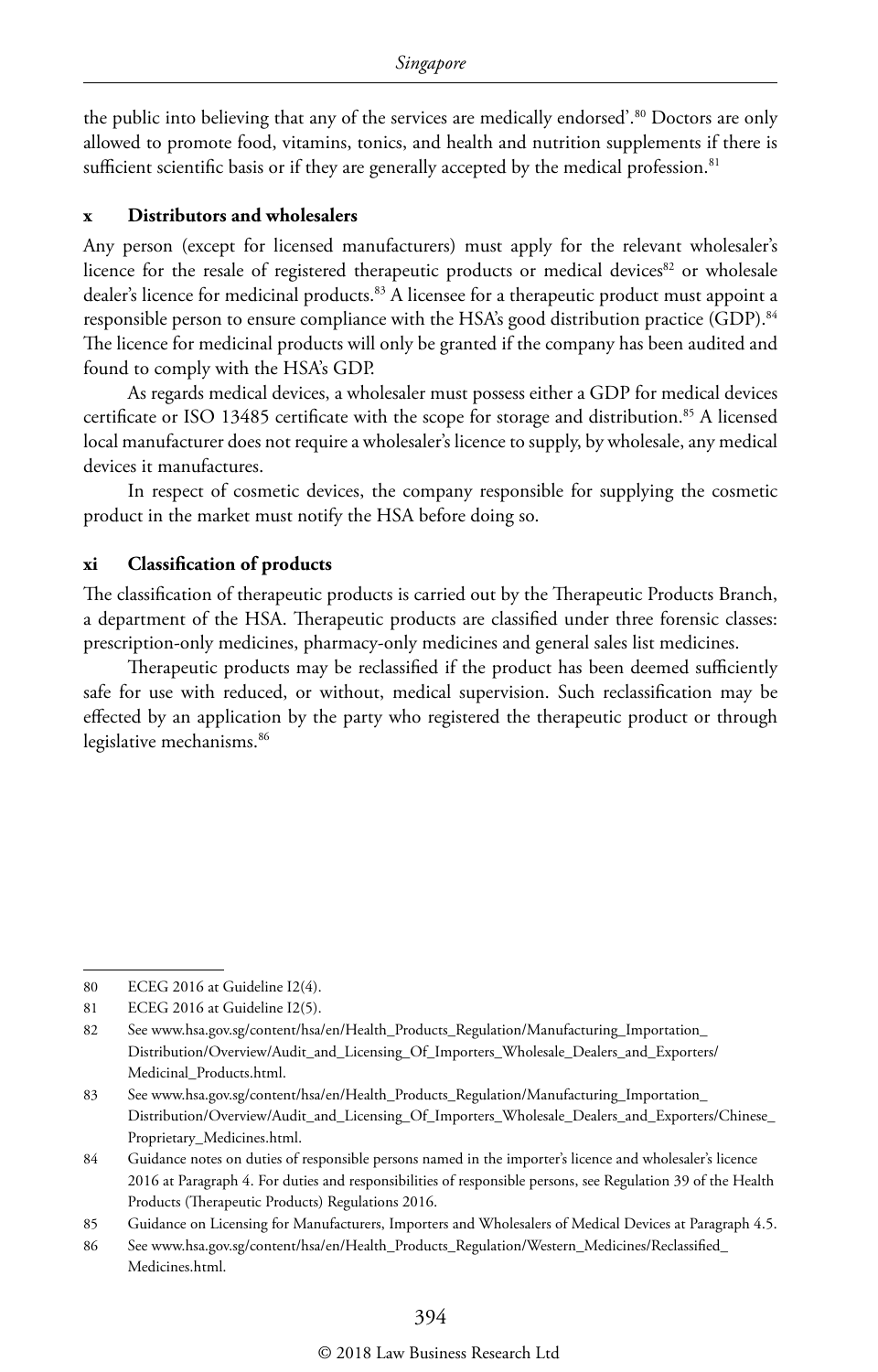#### **xii Imports and exports**

Under the HPA, a person must now obtain an importer's licence to import therapeutic products or medical devices, 87 and a wholesaler's licence to export them.88 Importers and exporters of therapeutic products must also appoint a person to be responsible for ensuring compliance with the HSA's GDP standards.<sup>89</sup> This requirement of a responsible person does not extend to importers and exporters of medical devices, although they must possess either a GDP for medical devices certificate or ISO 13485 certificate with the scope for storage and distribution.<sup>90</sup> Companies applying for an importer's or wholesaler's licence for therapeutic products for patients' use or restricted activities between 1 November 2016 and 31 October 2019 is eligible for a fee waiver to facilitate the adoption of this new regulatory regime.<sup>91</sup>

Imports and exports of medicinal products remain under the purview of the MA, and importers of such products require either a product licence or an import licence, while exporters require a product licence.

#### **xiii Controlled substances**

As a party to both the 1961 United Nations Single Convention on Narcotic Drugs and 1971 United Nations Convention on Psychotropic Drugs, Singapore conforms to the international control measures provided in both conventions.<sup>92</sup> The Misuse of Drugs Act makes it an offence to import, export or traffic controlled drugs, or to import, export or supply controlled equipment, materials or substances if one knows or has reason to believe that they are to be used in or for the manufacture of a controlled drug.

To import or export controlled drugs<sup>93</sup> and psychotropic substances or medicinal products with psychotropic substances,94 an applicant must obtain an import or export licence from the HSA, and the purpose of the import or export will be assessed before the licence is processed and issued.95

<sup>87</sup> Section 13 of the Health Products Act. However, a holder of a manufacturer's licence for therapeutic products may import health products without an importer's licence if the health product is required for the purpose of carrying out the manufacture of a therapeutic product. See Regulation 54 of the Health Products (Therapeutic Products) Regulations 2016.

<sup>88</sup> Section 14 read with Section 2 of the Health Products Act. However, a holder of an importer's licence may export therapeutic products without a wholesaler's licence if the imported therapeutic products were imported solely for the purpose of export. See Regulation 53 of the Health Products (Therapeutic Products) Regulations 2016.

<sup>89</sup> Regulation 39 of the Health Products (Therapeutic Products) Regulations 2016.

<sup>90</sup> Medical Device Guidance – Guidance on Licensing for Manufacturers, Importers and Wholesalers of Medical Devices at Paragraph 4.5.

<sup>91</sup> See www.hsa.gov.sg/content/hsa/en/Health\_Products\_Regulation/Manufacturing\_Importation\_ Distribution/Overview/Audit\_and\_Licensing\_Of\_Importers\_Wholesale\_Dealers\_and\_Exporters/ Medicinal\_Products.html.

<sup>92</sup> These control measures are implemented via, *inter alia*, the Misuse of Drugs Act (Chapter 185), the Health Products (Therapeutic Products) Regulations 2016 and the Medicines (Export Licence for Psychotropic Substances) Regulations.

<sup>93</sup> As defined in the First Schedule of the Misuse of Drugs Act.

<sup>94</sup> Regulation 3 of the Medicines (Export Licence for Psychotropic Substances) Regulations. Note that the Regulations were amended in 2016 to include medicinal products containing psychotropic substances.

<sup>95</sup> See www.hsa.gov.sg/content/hsa/en/Health\_Products\_Regulation/Manufacturing\_Importation\_ Distribution/Overview/Audit\_and\_Licensing\_Of\_Importers\_Wholesale\_Dealers\_and\_Exporters/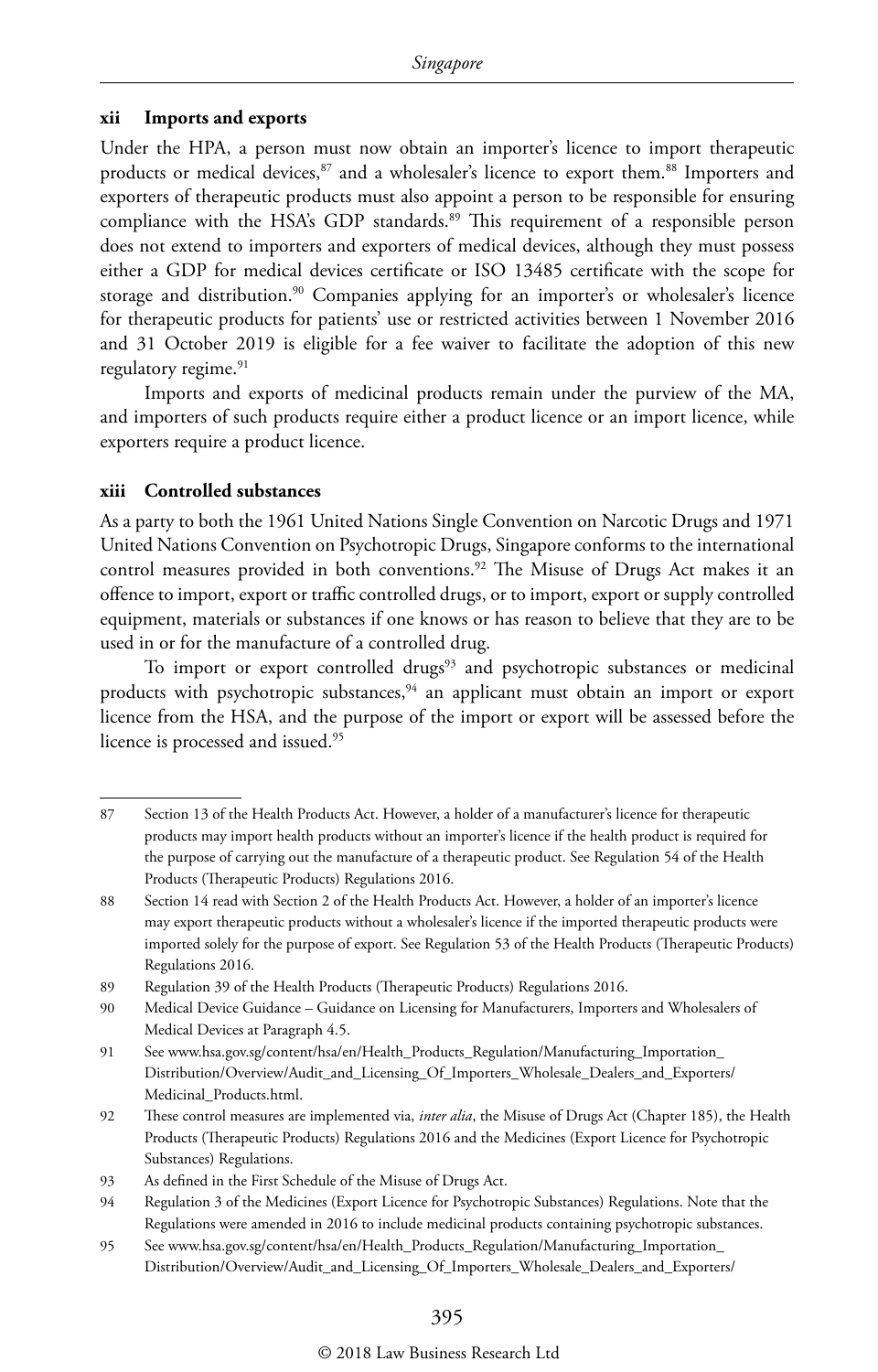#### **xiv Enforcement**

The HSA has the right of entry into premises for the purpose of ascertaining whether there is, or has been, any contravention of the MA. Any duly authorised person has the power to inspect, take samples and seize goods and documents to ascertain whether any contravention of the MA has taken place.

Under the HPA, an enforcement officer may, at any time and without warrant, enter, inspect and search a premise if there is reason to suspect a contravention of the HPA. The enforcement officer may also seize items, require a person to furnish information or documents in his or her knowledge, or arrest, without warrant, a person who is believed to have committed an offence under the HPA.<sup>96</sup>

As regards private hospitals and medical clinics, the MOH's Director of Medical Services or any authorised enforcement officer may, at any time and without warrant, enter, inspect and search any premises if there is reasonable cause to suspect a contravention of the Private Hospitals and Medical Clinics Act (Chapter 248), or to assess the quality and appropriateness of the services provided, and the practices carried out in such establishments, including clinical laboratories.<sup>97</sup>

#### **III PRICING AND REIMBURSEMENT**

Apart from a national medical savings scheme (Medisave) and a health insurance scheme for Singapore citizens and permanent residents (Medishield Life),<sup>98</sup> patients receive drug subsidies based on their paying status and the scheme under which the drug is covered (e.g., the Standard Drug List and Medication Assistance Fund).99 Subsidised drugs cover up to 90 per cent of the total volume of public medication prescriptions, and are reviewed and updated regularly by the MOH.<sup>100</sup> Subsidies are also provided for medical devices, such as implants.101 In 2014, the government launched the Pioneer Generation Package, which provides senior citizens who were born before 1950 and obtained citizenship before 1987 with additional discounts on subsidised medications, as well as subsidies on their Medishield Life premiums.<sup>102</sup>

Controlled\_Drugs\_Psychotropic\_and\_Restricted\_Substances.html.

<sup>96</sup> Section 49 of the Health Products Act.

<sup>97</sup> Section 12 of the Private Hospitals and Medical Clinics Act (Chapter 248).

<sup>98</sup> Medisave allows Singaporean Citizens or Permanent Residents to set aside part of their income for future medical expenses. See https://www.moh.gov.sg/content/moh\_web/home/costs\_and\_financing/schemes\_ subsidies/medisave.html#1. MediShield Life is a basic health insurance plan, administrated by the Central Provident Fund Board, which helps to pay for hospital bills and selected costly outpatient treatments such as dialysis and chemotherapy for cancer. See https://www.moh.gov.sg/content/moh\_web/medishield-life/ about-medishield-life/what-is-medishield-life.html.

<sup>99</sup> See www.moh.gov.sg/content/moh\_web/home/costs\_and\_financing/schemes\_subsidies/drug\_subsidies. html. However, note that some drugs are only subsidised for specific, appropriate clinical indications for which the drugs are assessed to be clinically effective and cost-effective.

<sup>100</sup> See https://www.moh.gov.sg/content/moh\_web/home/costs\_and\_financing/schemes\_subsidies/drug\_ subsidies.html and https://www.moh.gov.sg/content/moh\_web/home/pressRoom/Media\_Forums/2015/ list-of-subsidised-drugs-updated-regularly--moh-.html.

<sup>101</sup> See https://www.moh.gov.sg/content/moh\_web/home/pressRoom/pressRoomItemRelease/2004/ medical\_service\_package\_to\_ensure\_good\_healthcare\_at\_affordable\_prices\_for\_all\_Singaporeans.html.

<sup>102</sup> See www.pioneers.sg/en-sg/Pages/Overview.aspx.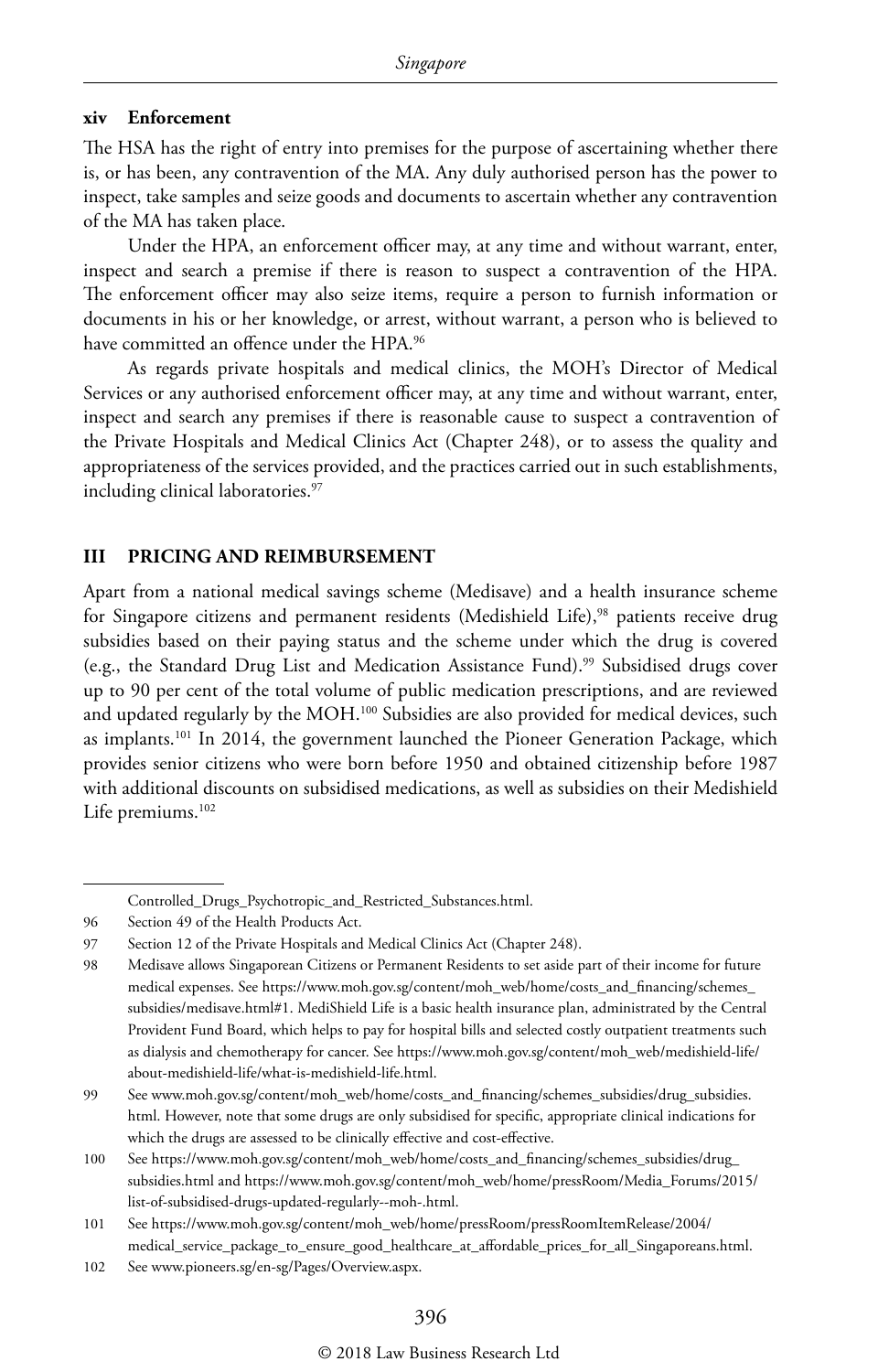Health technology assessments are carried out by the Healthcare Technology Assessment (HTA) Unit under the auspices of the MOH. As part of its health technology assessments, the HTA Unit carries out reviews and cost-effectiveness analyses, and develops clinical practice guidelines in Singapore.<sup>103</sup>

#### **IV ADMINISTRATIVE AND JUDICIAL REMEDIES**

Any person aggrieved by the HSA's decision in relation to granting, renewing or revoking a licence, or the registration of a health product, may appeal to the Minister of Health, whose decision is final.

Notwithstanding the finality of the Minister's decision, applicants may apply for a judicial review of the Minister's decision in accordance with common law administrative law principles; for example, where the Minister's decision has exceeded its jurisdiction or where the Minister reached his or her decision in breach of the rules of natural justice.

#### **V FINANCIAL RELATIONSHIPS WITH PRESCRIBERS AND PAYERS**

The Singapore Association of Pharmaceutical Industries' Code of Marketing Practices guides the conduct of marketing and promotion of medicinal and therapeutic products in Singapore, and serves as the basis for regulation within the industry.<sup>104</sup>

The ECEG 2016 also provides guidance to doctors in relation to issues of financial conflicts of interest.105 While the requirements on disclosure of interests and prohibitions on exerting undue influence on patients still apply, the ECEG 2016 has expanded the scope of conflicts of interest to include the material interests of individuals close to doctors. Further, the practice of asking for fee kickbacks or other compensation in exchange for referring patients to other medical service professionals or healthcare facilities is prohibited under the ECEG 2016.106 Additionally, if the factual circumstances reveal a corrupt intent and the breach is egregious, this may potentially be an offence of corruption under the Prevention of Corruption Act (Chapter 241).107

Presently, doctors can only charge patients for fees paid to third-party administrators (TPAs) and managed care companies if the sums paid reflect the actual work they do, and are not contingent on the services provided by the doctor or the amount of fees collected from patients.<sup>108</sup> The rationale is to ensure that the patient's interests would take priority over

<sup>103</sup> Khoo Ai Leng, *Formulary Management – A Practical Guide* (1st edition, NHG Pharmacy & Therapeutics Office 2014).

<sup>104</sup> SAPI Code of Marketing Practices (2016).

<sup>105</sup> Guideline H3(1)-(5) of the ECEG 2016.

<sup>106</sup> Guideline H3(5) of the ECEG 2016.

<sup>107</sup> See *Public Prosecutor v. Khoo Yong Hak* [1995] 1 SLR(R) 769 (SGHC) at [23] to [26]. Section 5 of the Prevention of Corruption Act (Chapter 241) makes it an offence to corruptly solicit, receive, give, promise or offer any gratification as an inducement to any person (or public servant) doing or forbearing to do anything in respect of any matter.

<sup>108</sup> Guideline H3(7) of the ECEG 2016 states that doctors may only pay managed care companies, third-party administrators, insurance entities or patient referral services fees that reflect their actual work in handling and processing the patients, and cautions that such fees must not be so high as to constitute 'fee splitting' or 'fee sharing'. Further, doctors are required to disclose any such fees to their patients. Although the ECEG 2016 came into force on 1 January 2017, Guideline H3(7) only came into force on 1 July 2017 to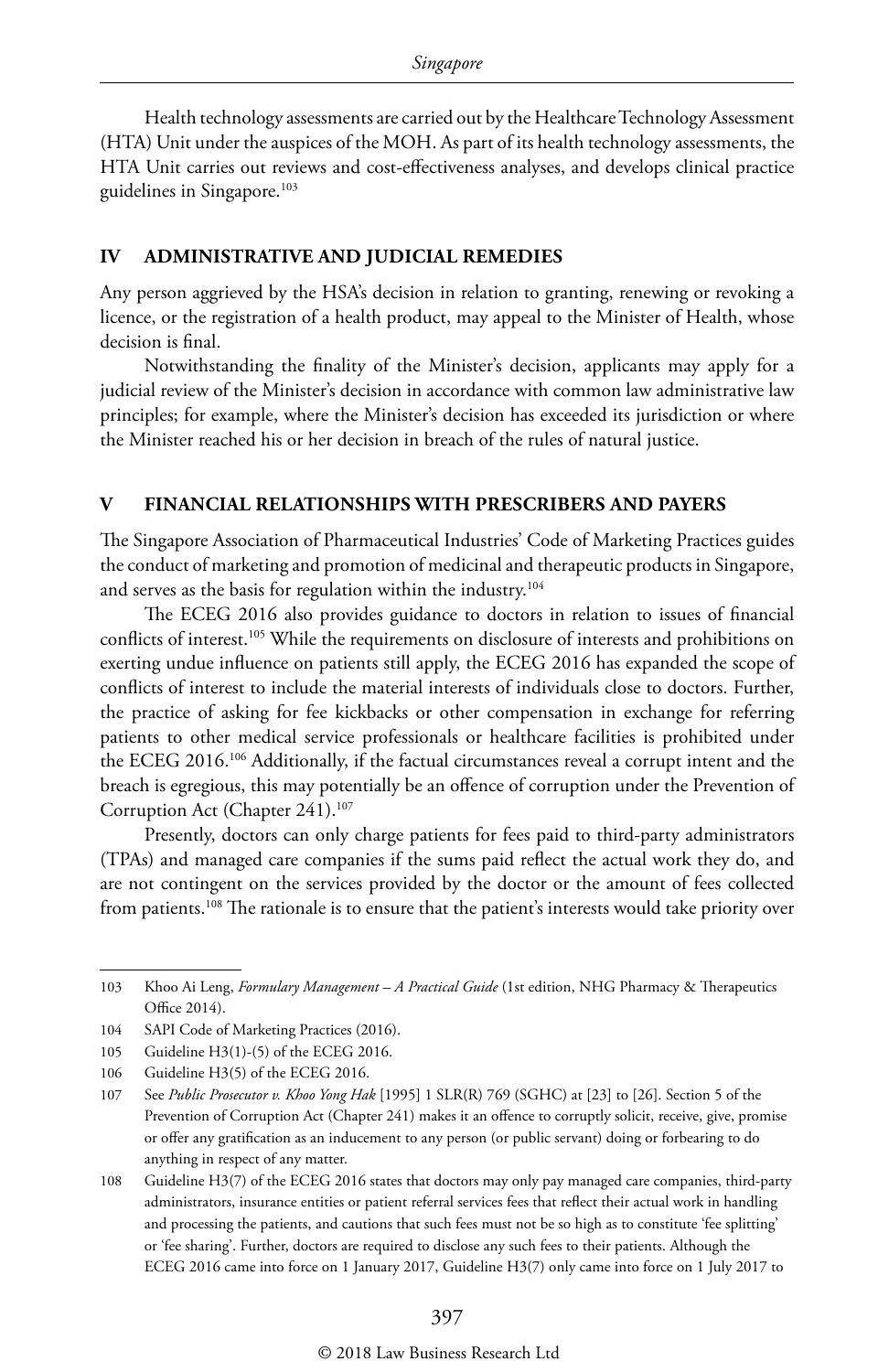the doctor's personal financial interests.<sup>109</sup> Examples of TPA services include intermediary processing and managing of insurance claims and employer medical benefits. Historically, a large number of healthcare institutions would charge a fixed percentage of the total amount of the fees billed to patients for TPA services. The sharing or splitting of fees with a TPA or managed care company, merely for the privilege of being referred a patient with no commensurate work being done to justify the fees, is now considered unethical. In practice, whether the fees paid to a TPA would constitute an infringement of the ECEG 2016 would very much depend on the basis for the fees and the specific circumstances in each case. As a breach of the ECEG 2016 may lead to disciplinary sanctions against a doctor, some doctors have chosen to terminate their contracts with TPAs to avoid the risk of being sanctioned.

If done on a large scale, the termination of contracts with TPAs may result in wider implications for the healthcare sector. For doctors, there may be a substantial loss of patient referrals from the TPAs. Patients who rely on the subsidised rates when visiting doctors on the TPA panel may now need to change healthcare providers or pay their existing doctor's new non-subsidised rates. In turn, this may increase the patient load of the public healthcare sector as private-paying patients may now have to switch to government-run polyclinics for subsidised rates to reduce their medical expenses.

To give more clarity on the implementation of the new rules, the SMC has in various advisories stated that TPAs can still be paid a fee but the quantum must be commensurate to and fairly reflect the complexity of the actual work executed by the said third party. There also needs to be transparency to the patients about the fees payable to the TPA.<sup>110</sup> In addition, the Academy of Medicine, the College of Family Physicians and the Singapore Medical Association have also jointly issued recommendations<sup>111</sup> that doctors can consider a cap for TPA fees, a fixed methodology that allows TPAs to achieve a reasonable and appropriate profit margin, or a fee schedule for different scenarios to cater for the different types and complexities of work done by TPAs.

The ECEG 2016 further provides more detailed guidelines on the relationships between doctors and the medical industry.112 In particular, financial reimbursements for doctors appearing at educational events must be fair, reasonable and commensurate with the time and expertise they have provided, and doctors must personally pay for any unrelated

112 ECEG 2016 Guideline I1.

give doctors an additional six months to comply with the same. See Paragraphs 9 and 10 of the Advisory on the Payment of Fees to Managed Care Companies, Third Party Administrators, Insurance Entities or Patient Referral Services by the Singapore Medical Council on 13 December 2016.

<sup>109</sup> See Paragraph 11 of the Advisory on the Payment of Fees to Managed Care Companies, Third Party Administrators, Insurance Entities or Patient Referral Services ('Third Parties') by the Singapore Medical Council on 13 December 2016.

<sup>110</sup> Advisory on the payment of fees to managed care companies, third-party administrators, insurance entities or patient referral services by the Singapore Medical Council on 13 December 2016, and the Second Advisory on the payment of fees to managed care companies, third-party administrators, insurance entities or patient referral services by the Singapore Medical Council on 23 June 2017.

<sup>111</sup> Joint opinion on Transactions with Managed Care/Third Party Administrators (TPAs) on 14 December 2016, Joint advisory on Fees paid to Managed Care and Third-Party Administrator companies on 11 April 2017, and Joint Advisory on fees paid to Managed Care and Third-Party Administrator (TPA) Companies on 23 June 2017 by Academy of Medicine, Singapore, College of Family Physicians, Singapore, and Singapore Medical Association.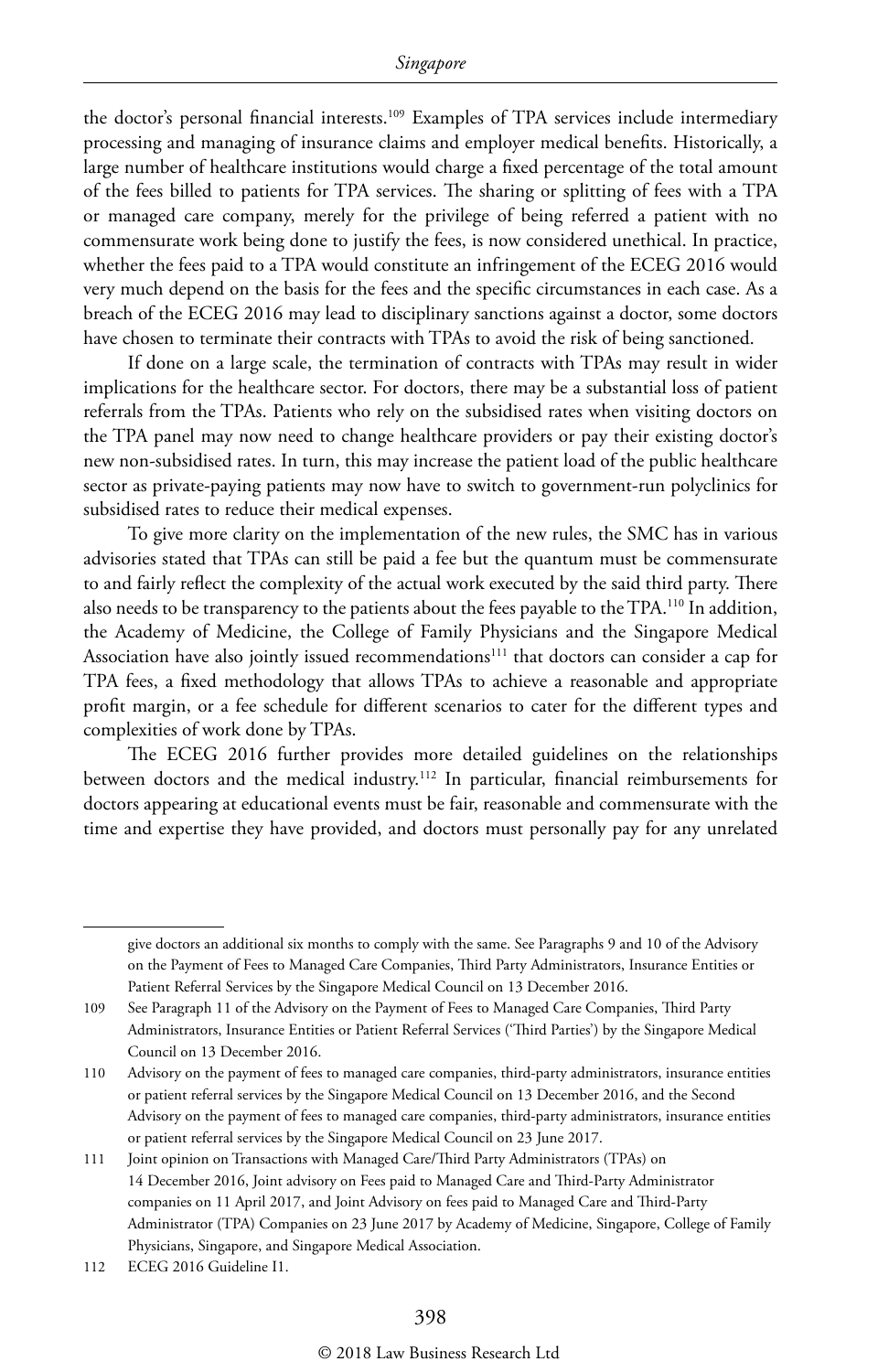activities, additional stay or the costs of any accompanying persons. They also cannot accept extravagant gifts, hospitality or other inducements from companies that could be seen to potentially affect their decisions about patient care.

#### **VI SPECIAL LIABILITY OR COMPENSATION SYSTEMS**

The regulatory regime does not provide special liability or compensation schemes in relation to medical products. Accordingly, compensation for injuries arising from medicinal products and medical devices derive from common law or statute.<sup>113</sup> Although rare, class actions are possible. $114$ 

#### **VII TRANSACTIONAL AND COMPETITION ISSUES**

#### **i Competition law**

The Competition Commission of Singapore is the primary regulator in this space. In October 2013, the Commission indicated that it would be actively considering the issue of patent disputes and 'pay-for-delay' agreements.<sup>115</sup>

#### **ii Transactional issues**

In terms of strategic collaborations, Singapore provides diverse partnership opportunities with its public sector research institutes, leading pharmaceutical and biotechnology companies based in Singapore, clinical research units in hospitals, and international research organisations. Companies can also collaborate with scientists in Singapore's public sector institutes to work on developing new medical technology innovations and applications. In addition, the government provides funding in the life sciences industry: for example, S\$4 billion was pledged to further health and biomedical sciences research under the Research, Innovation and Enterprise 2020 plan.<sup>116</sup>

#### **VIII CURRENT DEVELOPMENTS**

With the advent of technology, the pace of research is accelerated and the potential dangers of carrying out unorthodox and unethical research programmes are heightened. While there is immense potential for the use of technology to improve healthcare services to benefit the public, it is equally important to ensure that any risk of abuse or harm caused to the public is minimised, or eliminated, through timely regulation. This explains the recent enactment of the Human Biomedical Research Act and its subsidiary legislation in 2016 and 2017.

As Singapore continues to experience low fertility rates, the adoption of new methods of fertility assistance has come under active consideration. Thus, the BAC has formed a review group to look into the ethical, legal and social issues arising from mitochondrial

<sup>113</sup> For example, Section 14 of the Sale of Goods Act (Chapter 393) or Section 6 of the Consumer Protection (Fair Trading) Act (Chapter 52A).

<sup>114</sup> Under Order 15, Rule 12 of the Rules of Court of Singapore.

<sup>115</sup> See https://www.ccs.gov.sg/media-and-publications/speeches/welcome-address-by-mr-toh-han-li-chiefexecutive-of-ccs-at-the-intellectual-property-management-community-of-practice-seminar-competition-lawand-payfordelay-patent-cases.

<sup>116</sup> See https://www.nrf.gov.sg/rie2020.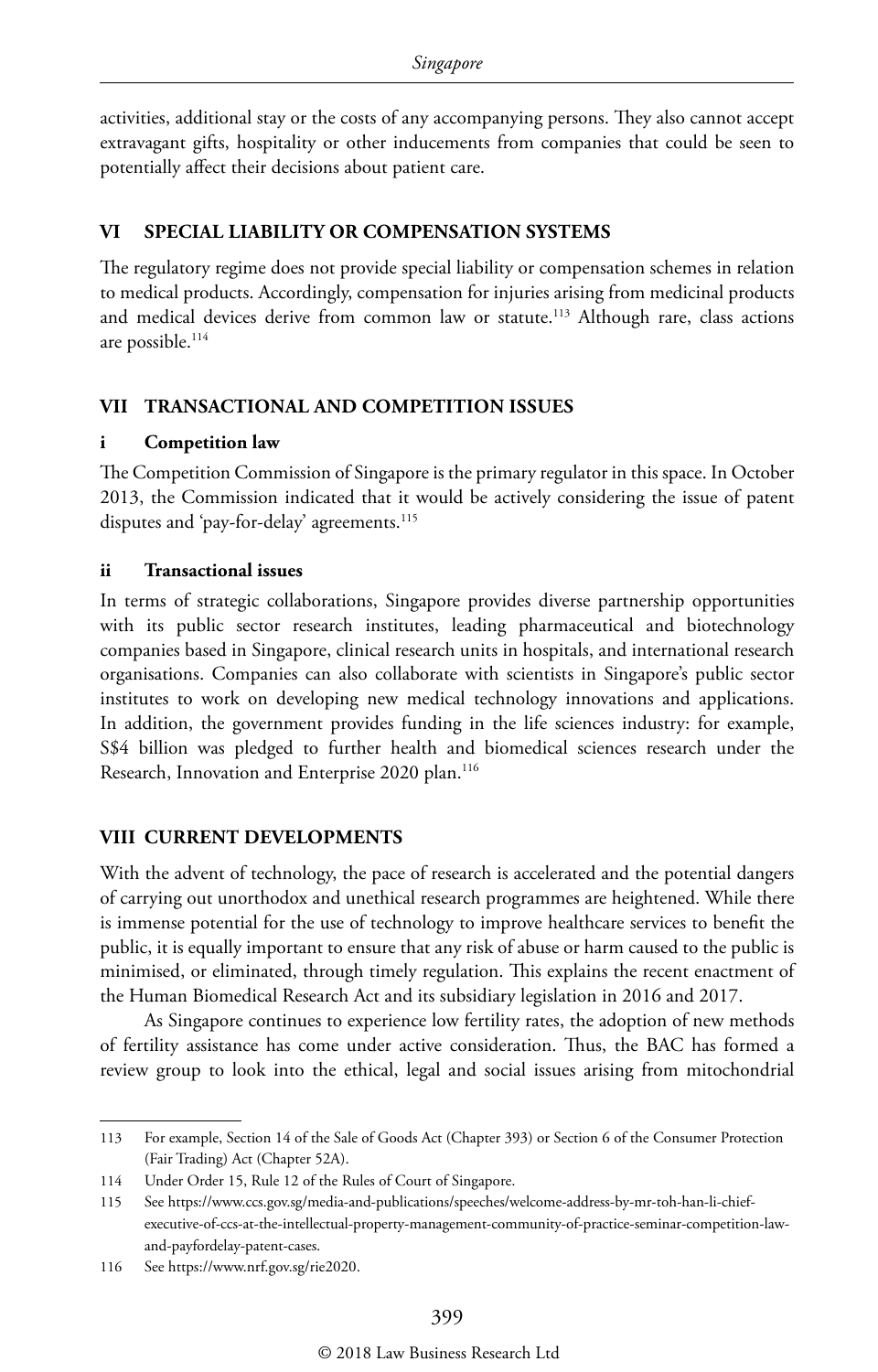genome replacement technology with the aim of publishing a public consultation report.<sup>117</sup> The MOH is currently reviewing the use of pre-implantation genetic screening (PGS) and its ethical implications, having commenced a three-year pilot programme in the first half of 2017 to assess its clinical effectiveness at improving *in vitro* fertilisation (IVF) cycle outcomes by screening for chromosomal abnormalities in embryos created through IVF.<sup>118</sup>

To deal with rising healthcare costs in Singapore, the MOH has recently indicated that it will be implementing fee benchmarks for doctors. Moving forward, the MOH is working with stakeholders such as healthcare providers and insurers<sup>119</sup> to manage the costs of healthcare in Singapore, and to review and implement recommendations made by the Health Insurance Task Force.<sup>120</sup> Notably, the implementation of fee benchmarks is a voluntary exercise and the MOH will not compel doctors to follow them. It remains to be seen whether doctors will use these fee benchmarks as a meaningful reference for their own pricing, or whether they will continue to practise as before, given that compliance with these benchmarks is not compulsory. From a regulatory perspective, the question arises as to how far a doctor can deviate from the recommendations and when this may cross the line into the realm of overcharging.

In a bid to improve the quality of healthcare and patient safety, and to lower costs, the government is looking at introducing new legislation in 2018 to ensure that all medical records will be shared electronically across both private and public healthcare establishments and clinics. The aim is for healthcare providers to have quick and accurate access to each patient's medical history, to enable customised and better care to cater for each patient's unique needs. Previously, medical records were only shared by public hospitals and polyclinics in Singapore. The government recognises that this may lead to increased transitional costs in the short term for private healthcare establishments and clinics, and the government has indicated that it will set aside S\$20 million in funding to ease this advancement towards the One Patient, One Health Record system.121

<sup>117</sup> See www.bioethics-singapore.org/index/activities/current-projects.html. Mitochondrial gene replacement allows the replacement of mutant mitochondrial genes in unfertilised oocytes or zygotes with normal donor mitochondria, preventing the passing of the condition from mother to child. See also www.straitstimes.com/ singapore/three-parent-baby-to-avoid-diseases.

<sup>118</sup> See www.moh.gov.sg/content/moh\_web/home/pressRoom/Parliamentary\_QA/2016/ pre-implantation-genetic-screening--pgs-.html and https://www.nuh.com.sg/wbn/slot/u3007/ Patients%20and%20Visitors/Newsroom/Media%20Articles/2016/Nov\_2016/TODAY\_Pg18\_ ThreeHospitalsOfferEmbryoScreeningTechniquePilotStudy%20\_15Nov16.pdf.

<sup>119</sup> See https://www.moh.gov.sg/content/moh\_web/home/pressRoom/Parliamentary\_QA/2017/ health-insurance-task-force--hitf--report.html.

<sup>120</sup> Health Insurance Task Force (HITF), *Managing the Cost of Health Insurance in Singapore* (13 October 2016). The HITF found that rising surgery fees was a key factor in rising healthcare costs, and proposed certain recommendations to lower health insurance costs, including educating consumers, introducing medical fee benchmarks, enhancing insurance procedures, and more.

<sup>121</sup> 'Full steam ahead for national medical e-database not easy, but necessary', *The Straits Times* (9 November 2017) and Speech by Mr Gan Kim Yong, Minister for Health, at the FutureHealth 2017 conference on 8 November 2017.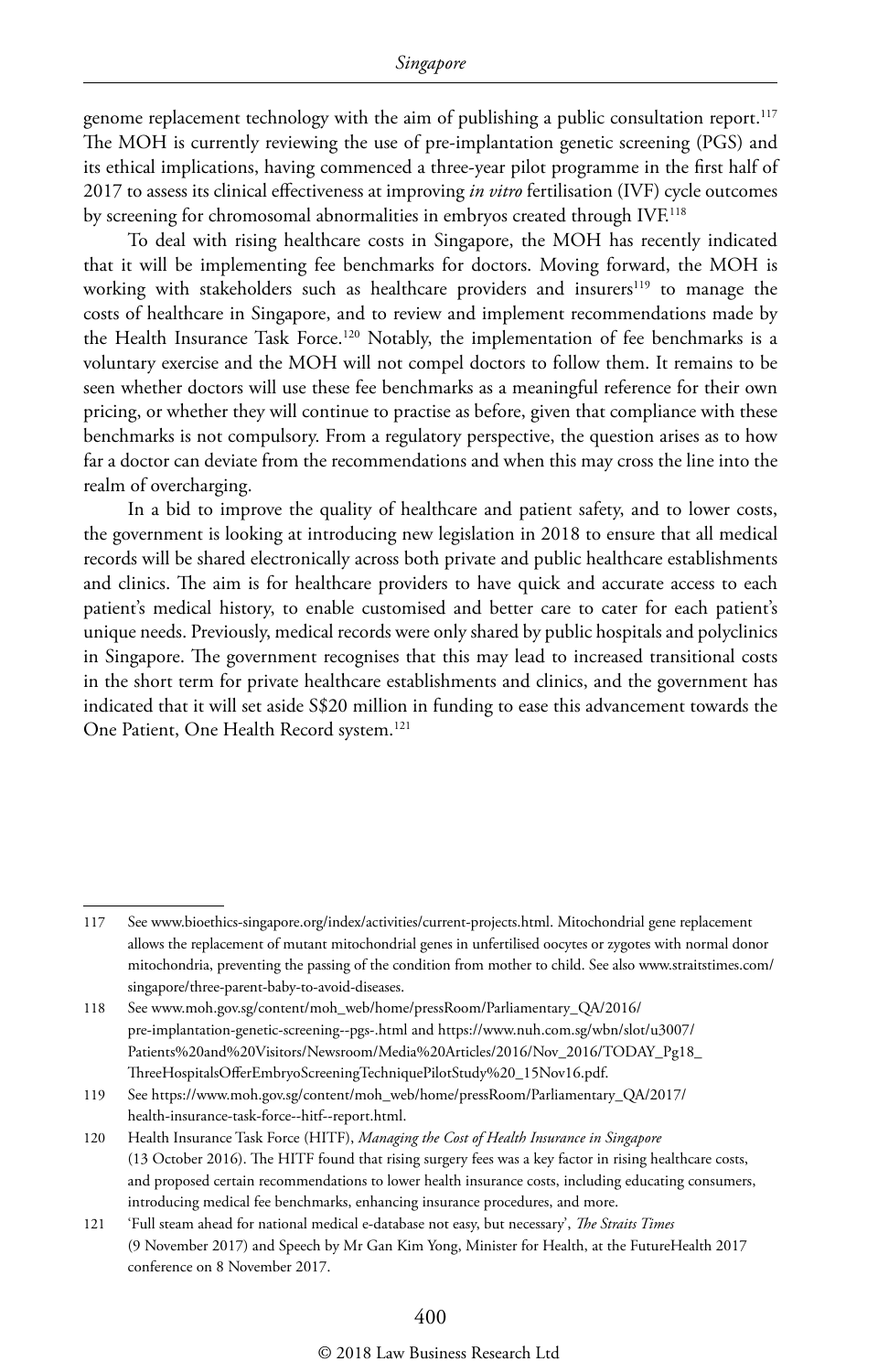# ABOUT THE AUTHORS

#### **MELANIE HO**

#### *WongPartnership LLP*

Melanie Ho is the leading lawyer in medical law in Singapore. Her depth of experience includes advising and acting for the Singapore Medical Council and Singapore Dental Council in disciplinary actions taken against doctors, and representing plaintiffs against medical practitioners and hospitals. In 2017, she succeeded in an appeal against insurer AIA for claims involving at least S\$1.2 million and acted for the Singapore Medical Council in highly publicised disciplinary proceedings against a Singaporean oncologist for professional misconduct. Melanie has been actively involved in setting up internal standard operating protocols and reviewing numerous directives issued by regulatory bodies. Melanie is the first and only Singaporean lawyer invited by the Dubai Healthcare City Authority to sit on its Appeals Board, which hears appeals relating to professional misconduct cases.

She has been a lead partner in the review and drafting of the statutory framework governing Dubai Healthcare City's healthcare professionals since 2013. She was lauded as one of the key players for investigations work by *Global Investigations Review 100* – a guide to the world's top 100 leading firms for corporate investigations. Melanie is a recommended disputes resolution lawyer in *The Legal 500: Asia Pacific* 2015 and recognised as a leading lawyer in *Who's Who Legal: Life Sciences* 2017 and in *Best Lawyers* since 2014. Melanie participated in a roundtable discussion to distil the changes in the regulation of medical practices and innovation, which was featured in *Who's Who Legal: Life Sciences* 2013.

#### **JACQUELINE CHUA**

*WongPartnership LLP*

Jacqueline's areas of practice encompass a range of matters with a special interest in medical law and professional negligence. She has acted as defence counsel for and prosecutor against medical practitioners across a range of specialist disciplines in numerous disciplinary proceedings before the Singapore Medical Council. She has also been involved in various high-profile medical negligence lawsuits before the Singapore High Court, including successfully defending two doctors from a S\$1 million claim commenced by their former patient, and successfully striking out an unmeritorious claim made by a patient's mother against two hospitals and the paediatricians involved in the minor's care. Jacqueline also regularly undertakes non-contentious advisory work for healthcare institutions, statutory boards and multinational corporations. Recently, she has advised a healthcare conglomerate in the review and drafting of their existing regulations and standard operating procedures.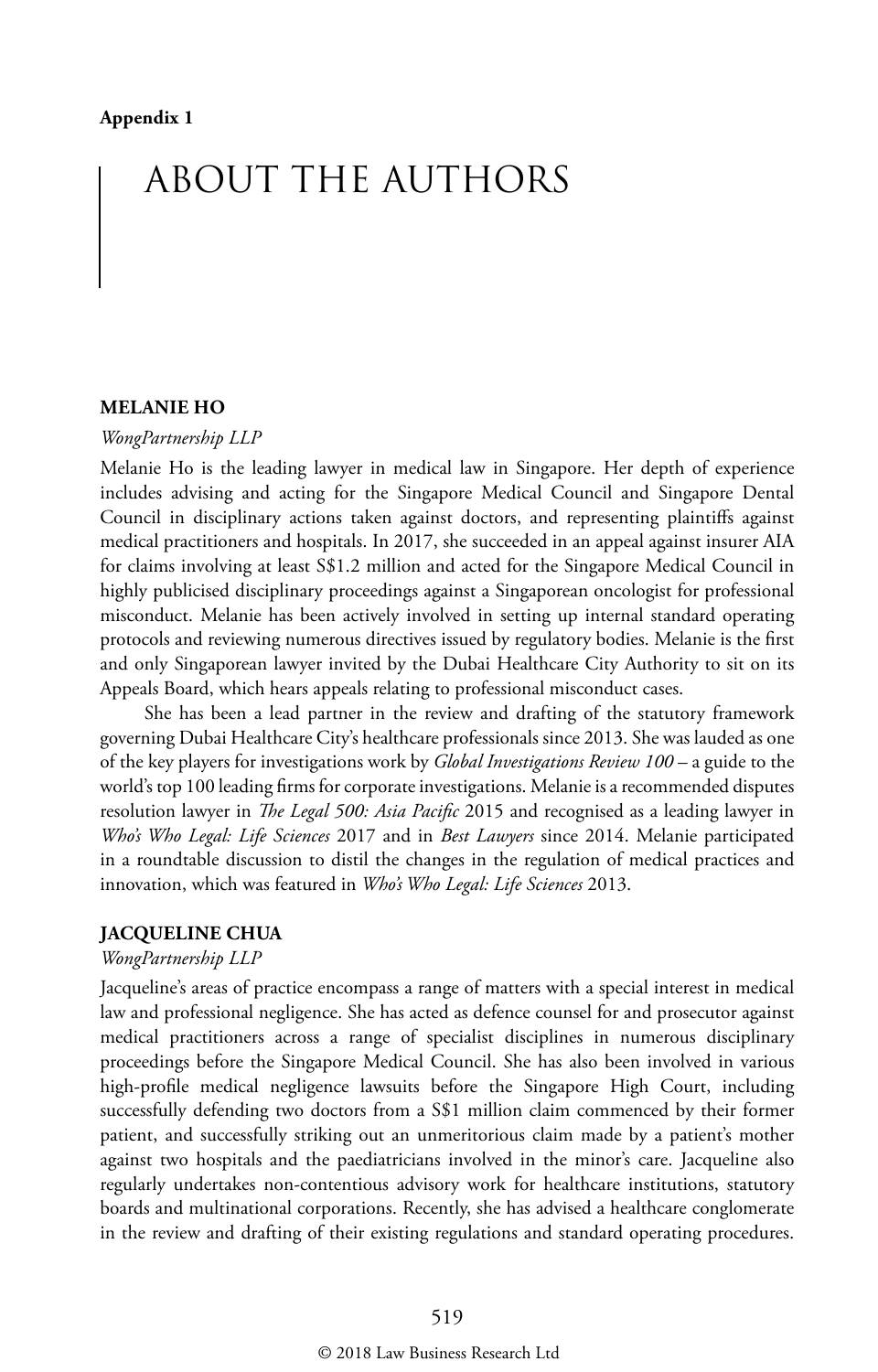She was also part of the team of lawyers who were specially selected to conduct the Medical Protection Society and Singapore Medical Association training course for medical experts.

#### **WONGPARTNERSHIP LLP**

12 Marina Boulevard Level 28 Marina Bay Financial Centre Tower 3 Singapore 018982 Tel: +65 6416 8000 Fax: +65 6532 5722 melanie.ho@wongpartnership.com jacqueline.chua@wongpartnership.com www.wongpartnership.com